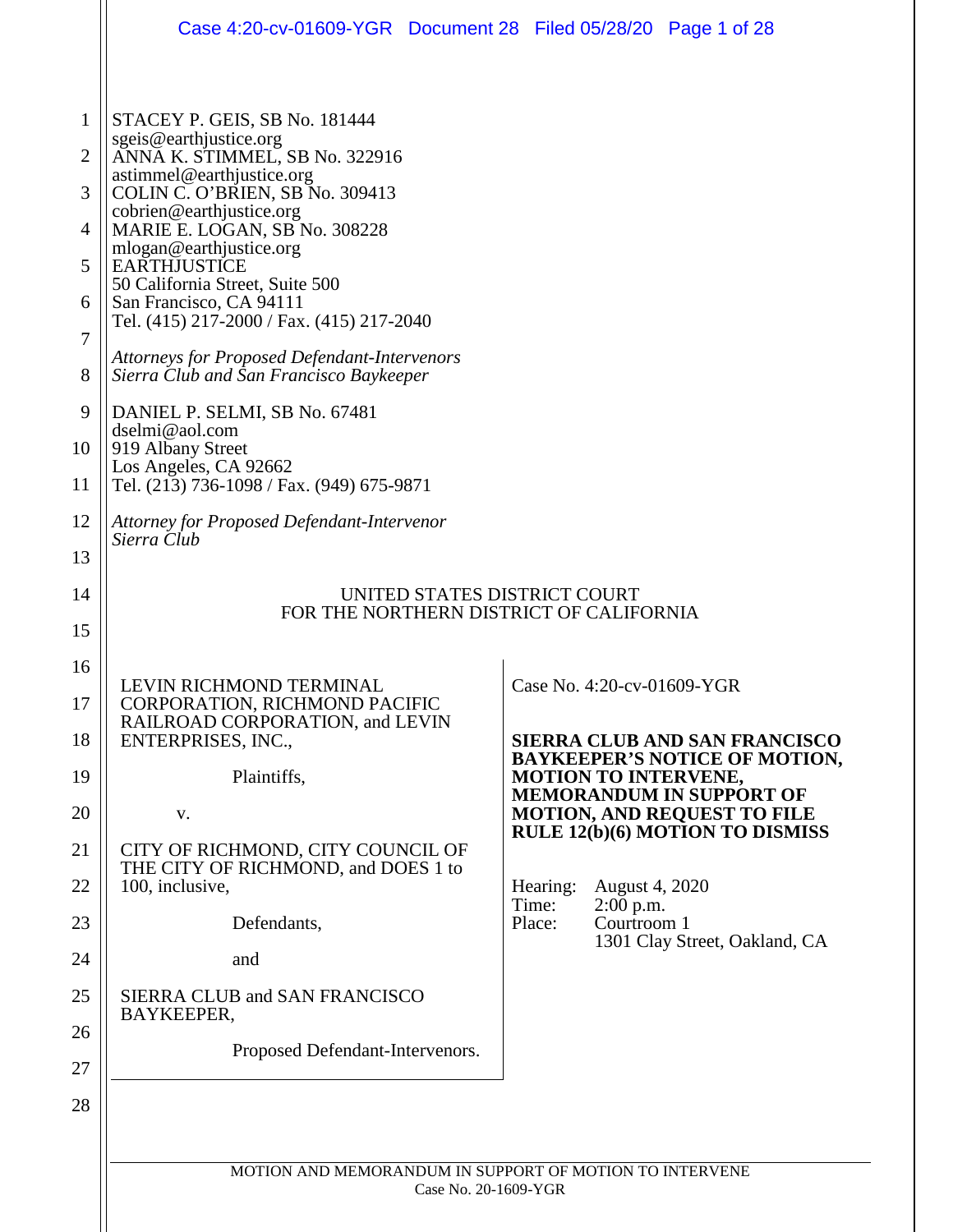|     |           |                | <b>TABLE OF CONTENTS</b>                                                                                                         |
|-----|-----------|----------------|----------------------------------------------------------------------------------------------------------------------------------|
|     |           |                |                                                                                                                                  |
|     |           |                |                                                                                                                                  |
| I.  |           |                |                                                                                                                                  |
| П.  |           |                |                                                                                                                                  |
| Ш.  |           |                |                                                                                                                                  |
| IV. |           |                |                                                                                                                                  |
|     | A.        |                |                                                                                                                                  |
|     | 1.        |                |                                                                                                                                  |
|     | 2.        |                | Proposed Intervenors have protectable interests relating to the validity of                                                      |
|     |           | a.             | Proposed Intervenors' members are precisely those individuals the                                                                |
|     |           | $\mathbf b$ .  | Proposed Intervenors supported passage of the Ordinance and<br>participated throughout the decision-making process11             |
|     |           | $\mathbf{c}$ . | Proposed Intervenors' environmental concerns constitute a legally                                                                |
|     | 3.        |                | The disposition of this case would impair Proposed Intervenors' ability to                                                       |
|     | 4.        |                | Proposed Intervenors' interests are not adequately represented by existing                                                       |
|     |           | a.             | The City's interests diverge from those of Proposed Intervenors<br>such that the City may not make all of Proposed Intervenors'  |
|     |           |                | Proposed Intervenors' interests are narrower and more<br>(1)                                                                     |
|     |           |                | Proposed Intervenors' interests relate directly to their own<br>(2)<br>health are thus more personal than the City's interests17 |
|     |           |                | (3)<br>Proposed Intervenors' interests in protecting air and water                                                               |
|     |           | $\mathbf b$ .  | Because of their uniquely situated position, Proposed Intervenors                                                                |
|     | <b>B.</b> |                |                                                                                                                                  |
| V.  |           |                |                                                                                                                                  |
|     |           |                |                                                                                                                                  |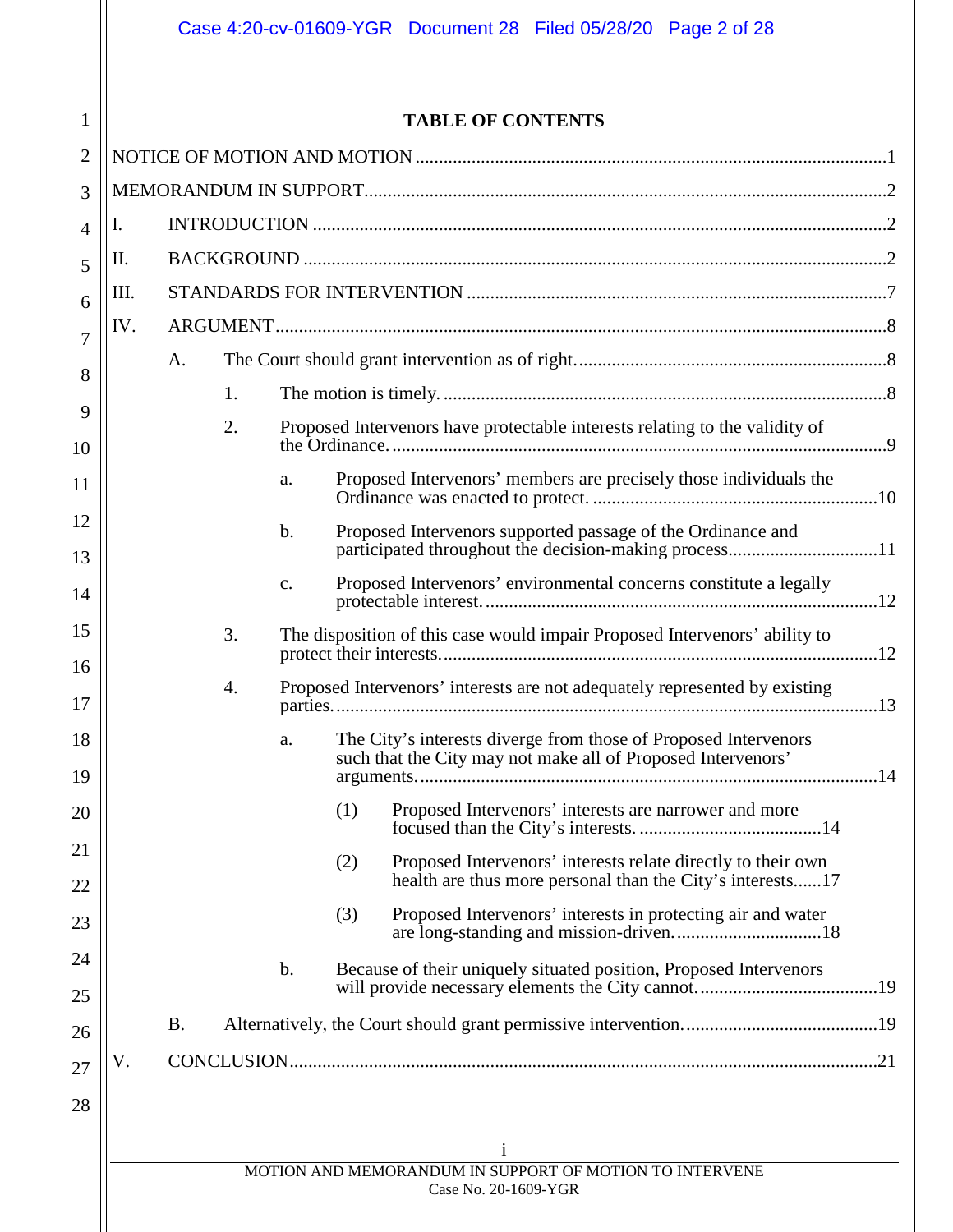|                     | Case 4:20-cv-01609-YGR Document 28 Filed 05/28/20 Page 3 of 28              |
|---------------------|-----------------------------------------------------------------------------|
| 1<br>$\overline{2}$ | <b>TABLE OF AUTHORITIES</b><br>Page(s)                                      |
| 3                   | <b>Cases</b>                                                                |
| $\overline{4}$      |                                                                             |
| 5                   | Arakaki v. Cayetano,                                                        |
| 6                   | Beckman Indus., Inc. v. Int'l Ins. Co.,                                     |
| 7                   |                                                                             |
| 8                   | Cal. Dep't of Toxic Substances Control v. Commercial Realty Projects, Inc., |
| 9<br>10             | Cal. Dump Truck Owners Ass'n v. Nichols,                                    |
| 11                  | Californians for Safe and Competitive Dump Truck Transportation v. Mendonca |
| 12                  |                                                                             |
| 13                  | Citizens for Balanced Use v. Mont. Wilderness Ass'n,                        |
| 14                  | Donnelly v. Glickman,                                                       |
| 15                  |                                                                             |
| 16                  | Forest Conservation Council v. U.S. Forest Serv.,                           |
| 17                  | 66 F.3d 1489 (9th Cir. 1995)<br>.15                                         |
| 18<br>19            | Freedom from Religion Found., Inc. v. Geithner,                             |
| 20                  | Fresno Cnty. v. Andrus,                                                     |
|                     |                                                                             |
| 21                  | Idaho Farm Bureau Fed'n v. Babbitt,                                         |
| 22                  |                                                                             |
| 23                  | Kootenai Tribe of Idaho v. Veneman,                                         |
| 24<br>25            | California ex rel. Lockyer v. United States,                                |
| 26                  |                                                                             |
| 27                  | Natural Res. Def. Council v. McCarthy,                                      |
| 28                  |                                                                             |
|                     | $\overline{\mathbf{u}}$                                                     |
|                     | MOTION AND MEMORANDUM IN SUPPORT OF MOTION TO INTERVENE                     |
|                     | Case No. 20-1609-YGR                                                        |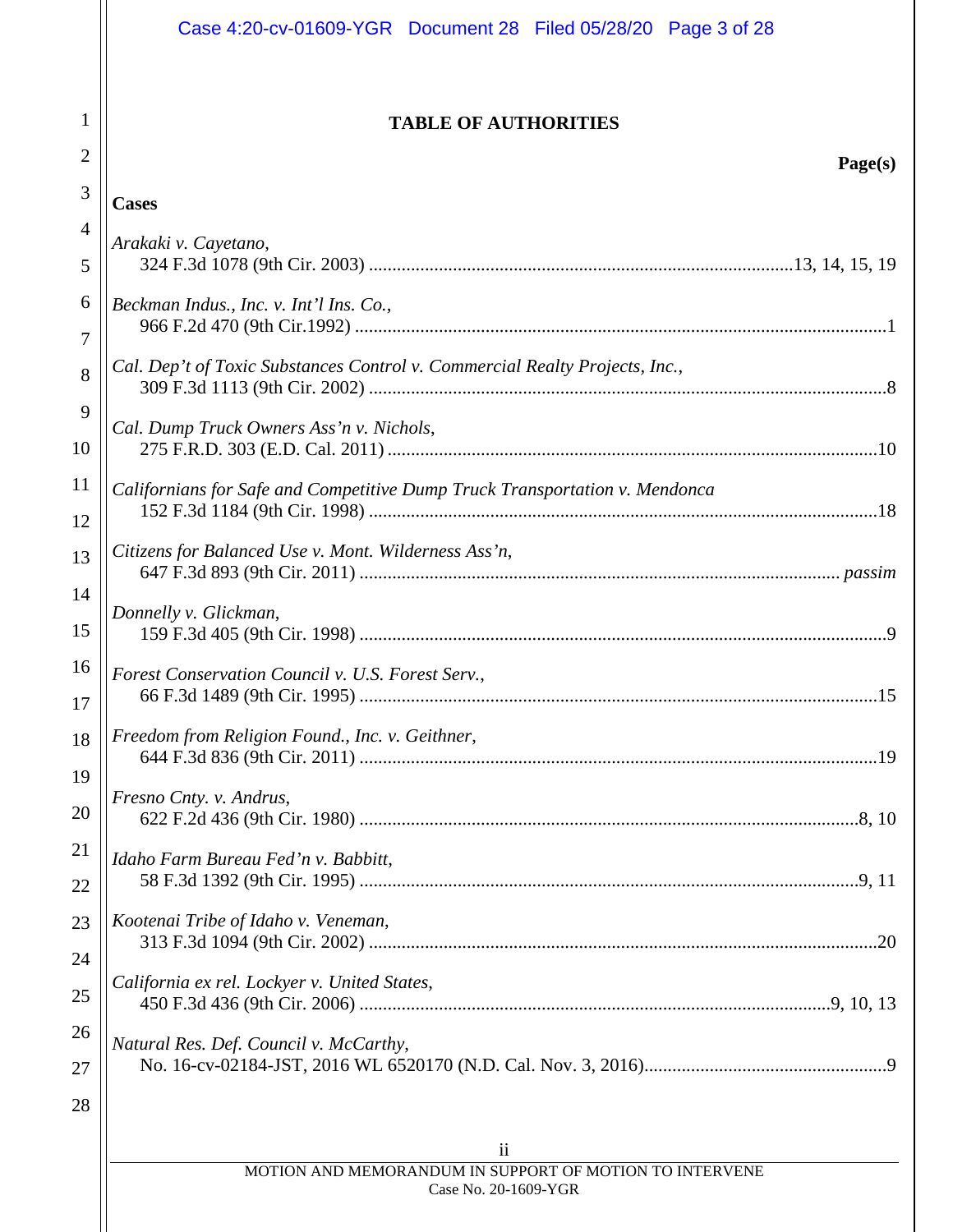|              | Case 4:20-cv-01609-YGR Document 28 Filed 05/28/20 Page 4 of 28                    |
|--------------|-----------------------------------------------------------------------------------|
| $\mathbf{1}$ | National Association of Home Builders v. San Joaquin Valley Unified Air Pollution |
| 2            | <b>District</b>                                                                   |
| 3            | Nuesse v. Camp,                                                                   |
| 4            |                                                                                   |
| 5            | Oakland Bulk & Oversized Terminal, LLC v. City of Oakland,                        |
| 6            |                                                                                   |
| 7            | Orange Cnty. v. Air Cal.,                                                         |
| 8            | Prete v. Bradbury,                                                                |
| 9            |                                                                                   |
| 10           | Sagebrush Rebellion, Inc. v. Watt,                                                |
| 11           |                                                                                   |
| 12           | Shores v. Hendy Realization Co.,                                                  |
| 13           | Sierra Club v. U.S. Envtl. Prot. Agency,                                          |
| 14           |                                                                                   |
| 15           | Smith v. Pangilinan,                                                              |
| 16           |                                                                                   |
| 17           | Spangler v. Pasadena City Bd. of Ed.,<br>20                                       |
| 18<br>19     | Sw. Ctr. for Biological Diversity v. Berg,                                        |
| 20           | Syngenta Seeds, Inc. v. Cty. of Kauai                                             |
| 21           |                                                                                   |
| 22           | Trbovich v. United Mine Workers of Am.,                                           |
| 23<br>24     | United States v. Alisal Water Corp.,                                              |
| 25           | United States v. Carpenter,                                                       |
| 26           |                                                                                   |
| 27           | United States v. City of Los Angeles,                                             |
| 28           |                                                                                   |
|              | iii                                                                               |
|              | MOTION AND MEMORANDUM IN SUPPORT OF MOTION TO INTERVENE<br>Case No. 20-1609-YGR   |

 $\mathbb{I}$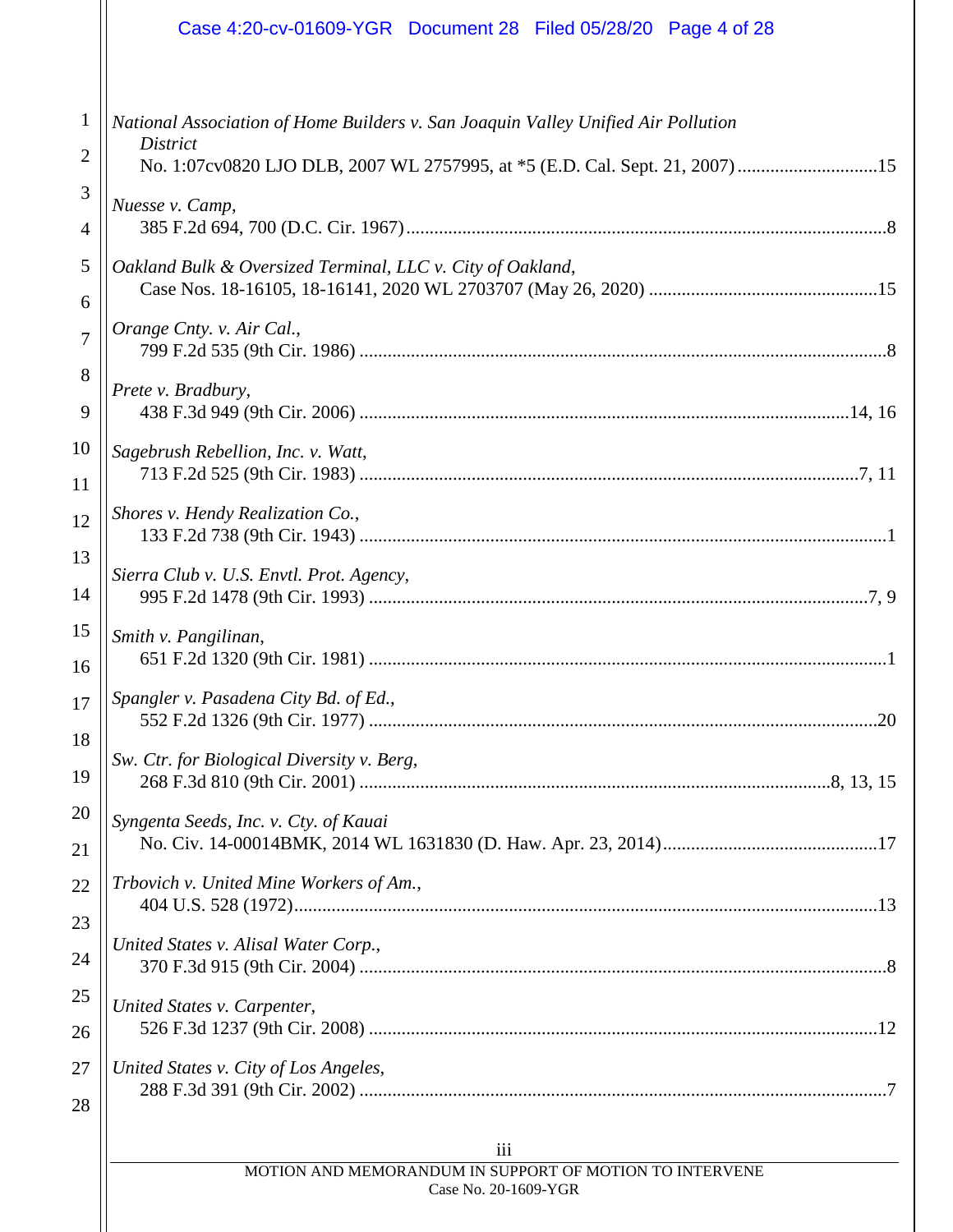|                                | Case 4:20-cv-01609-YGR Document 28 Filed 05/28/20 Page 5 of 28                   |  |
|--------------------------------|----------------------------------------------------------------------------------|--|
|                                |                                                                                  |  |
| $\mathbf{1}$<br>$\overline{2}$ | United States v. Westvaco Corp.,                                                 |  |
| 3                              | Va. House of Delegates v. Bethune-Hill,                                          |  |
| 4<br>5                         | Westchester Fire Ins. Co. v Mendez,                                              |  |
| 6                              | WildEarth Guardians v. Nat'l Park Serv.,                                         |  |
| $\overline{7}$<br>8            | Wilderness Soc'y v. U.S. Forest Serv.,                                           |  |
| 9                              |                                                                                  |  |
| 10                             | Yniguez v. Ariz.,                                                                |  |
| <sup>11</sup>                  | <b>Statutes</b>                                                                  |  |
| 12                             |                                                                                  |  |
| 13                             | 49 U.S.C. §§ 10101 et seq. (Interstate Commerce Commission Termination Act)5, 20 |  |
| 14                             | <b>Rules</b>                                                                     |  |
| 15<br>16                       |                                                                                  |  |
| 17                             |                                                                                  |  |
| 18                             |                                                                                  |  |
| 19                             |                                                                                  |  |
| 20                             |                                                                                  |  |
| 21                             |                                                                                  |  |
| 22                             | <b>Federal Register Notices</b>                                                  |  |
| 23                             |                                                                                  |  |
| 24                             |                                                                                  |  |
| 25<br>26                       |                                                                                  |  |
| 27                             | <b>Constitution</b>                                                              |  |
| 28                             |                                                                                  |  |
|                                | iv                                                                               |  |
|                                | MOTION AND MEMORANDUM IN SUPPORT OF MOTION TO INTERVENE<br>Case No. 20-1609-YGR  |  |
|                                |                                                                                  |  |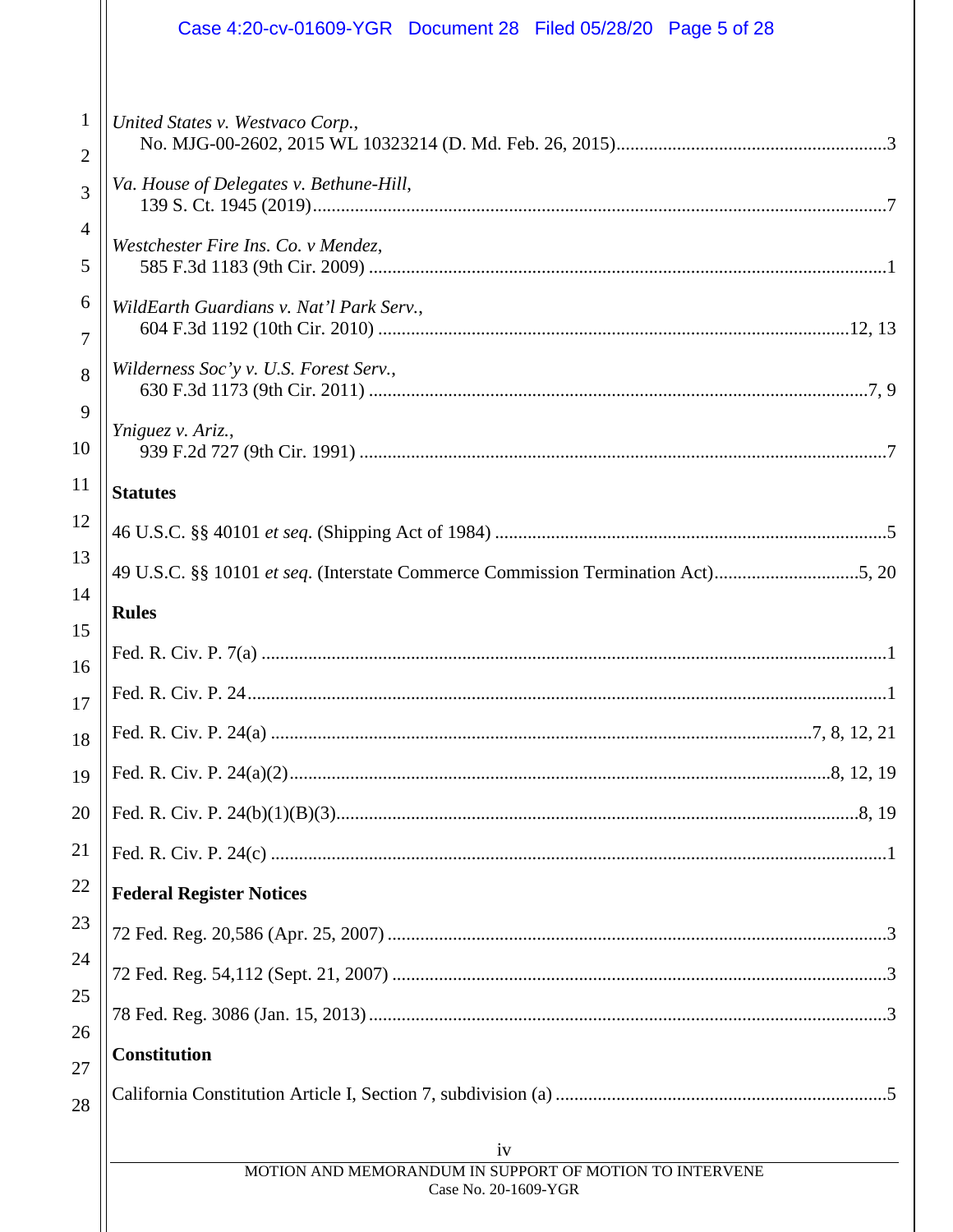# Case 4:20-cv-01609-YGR Document 28 Filed 05/28/20 Page 6 of 28

| $\mathbf{1}$   |  |
|----------------|--|
| $\overline{2}$ |  |
| 3              |  |
| $\overline{4}$ |  |
| 5              |  |
| 6              |  |
| 7              |  |
| 8              |  |
| 9              |  |
| 10             |  |
| 11             |  |
| 12             |  |
| 13             |  |
| 14             |  |
| 15             |  |
| 16             |  |
| 17             |  |
| 18             |  |
| 19             |  |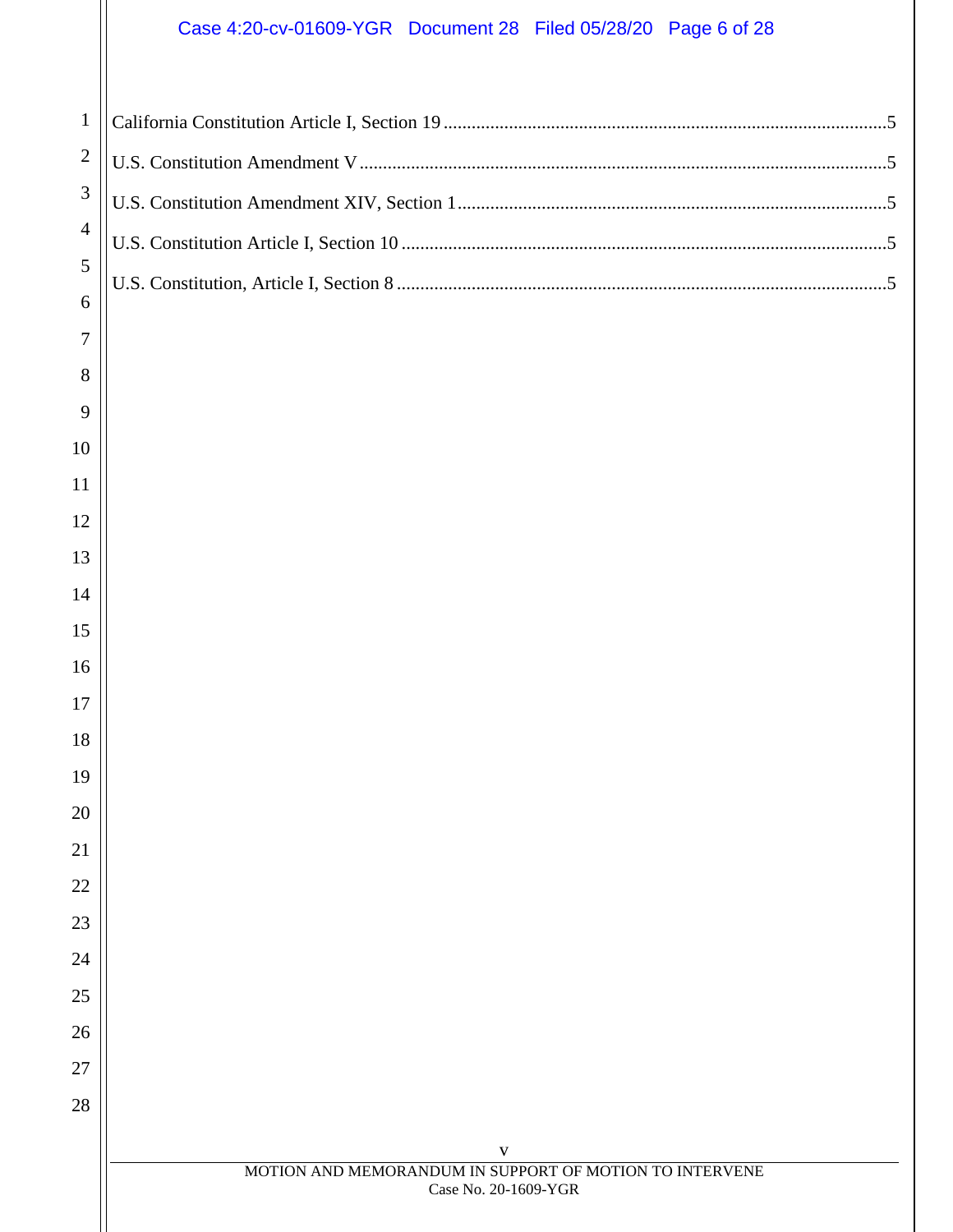## **NOTICE OF MOTION AND MOTION**

<span id="page-6-0"></span>NOTICE IS HEREBY GIVEN, pursuant to Civil Local Rule 7-2, that on August 4, 2020, at 2:00 p.m., or as soon thereafter as the matter may be heard, in the courtroom of the Honorable Yvonne Gonzalez Rogers, at the United States Courthouse, 1301 Clay Street, Oakland, CA 94612, Sierra Club and San Francisco Baykeeper, by counsel, will move the Court for leave to intervene as defendant-intervenors in the above-entitled action.

<span id="page-6-6"></span>Pursuant to Federal Rule of Civil Procedure 24, Sierra Club and San Francisco Baykeeper respectfully move to intervene as defendant-intervenors in the above-captioned case. Counsel for Plaintiffs Levin Richmond Terminal Corporation, Richmond Pacific Railroad Corporation, and Levin Enterprises, Inc. have been consulted; Plaintiffs are reserving their position pending review of this motion, however, they anticipate opposing this motion. Defendants City of Richmond and City Council of the City of Richmond do not oppose intervention. This motion is supported by the accompanying Memorandum; Declarations of Avi Atid, Minda Berbeco, Sejal Choksi-Chugh, Elizabeth Dortch, Aaron Isherwood, Colin O'Brien, and Jess Parker; a Proposed Motion to Dismiss;<sup>[1](#page-6-8)</sup> and such oral argument as the Court may allow.

WHEREFORE, Sierra Club and San Francisco Baykeeper pray that the Court grant the instant motion, and thereby grant Sierra Club and San Francisco Baykeeper leave to intervene as defendants in this action.

<span id="page-6-7"></span>In addition, if intervention is granted, Sierra Club and San Francisco Baykeeper further request that the Court accept their Rule 12(b)(6) Motion to Dismiss lodged concurrently with this motion.

<span id="page-6-8"></span><span id="page-6-5"></span><span id="page-6-4"></span><span id="page-6-3"></span><span id="page-6-2"></span><span id="page-6-1"></span><sup>1</sup> Federal Rule of Civil Procedure 24 requires an intervention motion "be accompanied by a pleading that sets out the claim or defense for which intervention is sought." Fed. R. Civ. P. 24(c). To comply with this requirement, Sierra Club and San Francisco Baykeeper are filing, contemporaneously with this motion, a proposed motion to dismiss, which addresses their position on each of the claims in the Complaint (ECF No. 1). *See Beckman Indus., Inc. v. Int'l Ins. Co.*, 966 F.2d 470, 474 (9th Cir.1992) ("Courts, including [the Ninth Circuit], have approved intervention motions without a [Fed. R. Civ. P. 7(a)] pleading where the court was otherwise apprised of the grounds for the motion."]; *see also Shores v. Hendy Realization Co.*, 133 F.2d 738, 742 (9th Cir. 1943) (noting that Rule  $24(c)$  is satisfied where the intervening parties joined in filing a petition with an existing party); *Smith v. Pangilinan*, 651 F.2d 1320, 1325-26 (9th Cir. 1981) (intervenor's statement in motion papers satisfied Rule 24(c)); *Westchester Fire Ins. Co. v Mendez*, 585 F.3d 1183, 1188-89 (9th Cir. 2009) (same).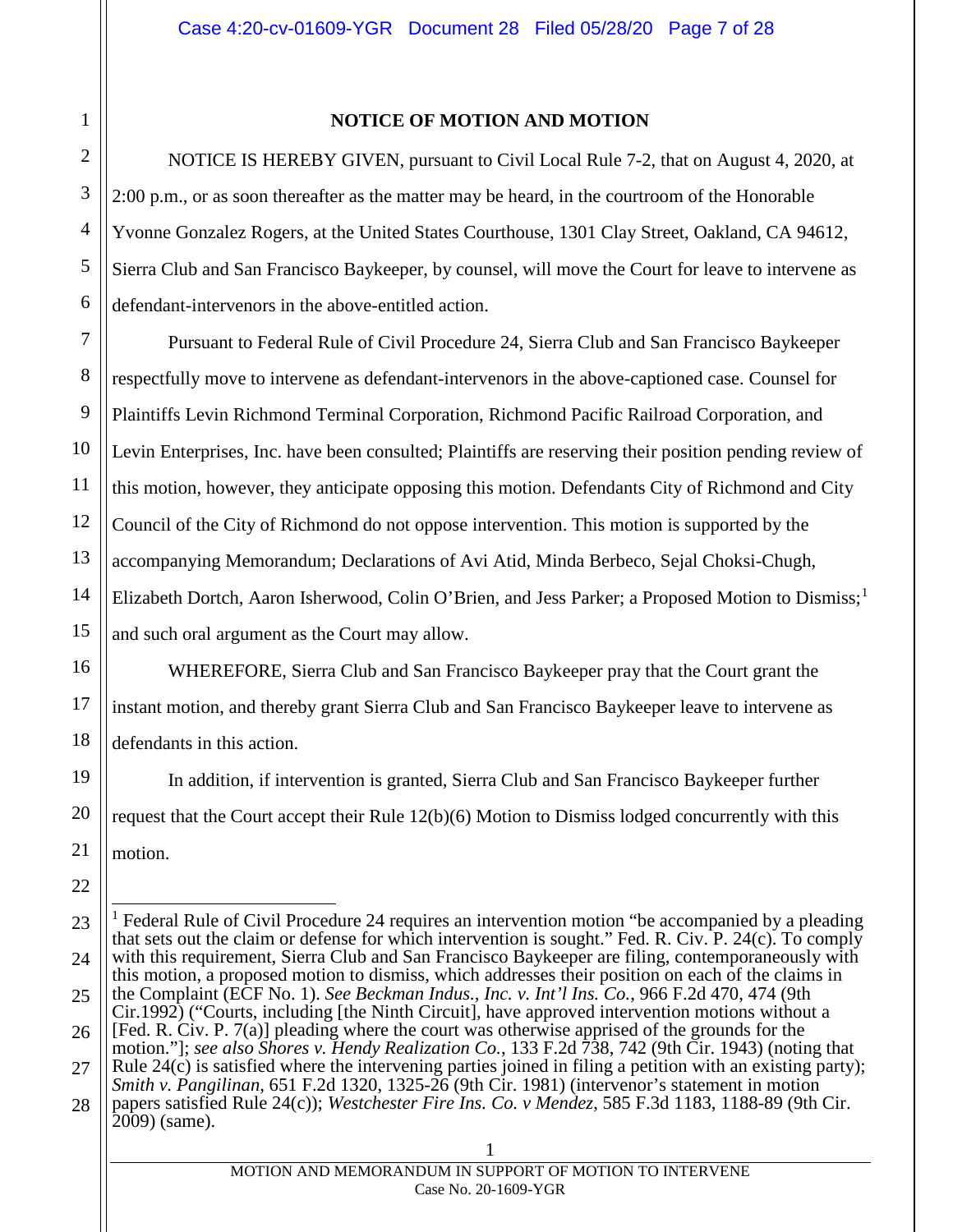#### **MEMORANDUM IN SUPPORT**

## <span id="page-7-1"></span><span id="page-7-0"></span>**I. INTRODUCTION**

Proposed Defendant-Intervenors Sierra Club and San Francisco Baykeeper (collectively, "Proposed Intervenors") request the Court grant them leave to intervene as of right, or in the alternative, permission to intervene, in the above-captioned case. Proposed Intervenors seek to protect their significant interests in the validity of Richmond Ordinance No. 05-20 N.S., which prohibits the handling and storage of coal or petroleum coke ("petcoke") at any facility in the City of Richmond. Proposed Intervenors have worked for years and devoted substantial resources to protect the health and environment of communities in Richmond. Because storage and handling of coal and petcoke results in fugitive emissions of particulate matter that are harmful to human health and the natural environment, they supported adoption of the Ordinance.

## <span id="page-7-2"></span>**II. BACKGROUND**

The Levin-Richmond Terminal ("Terminal") is located at 402 Wright Avenue in the City of Richmond and situated on the San Francisco Bay. Currently, it is the only facility in Richmond that stores and handles coal and petcoke. O'Brien Decl., Ex. 1 (City Agenda Report, Apr. 23, 2019) at 2. Coal is offloaded from railroad cars, stored in massive, uncovered stockpiles at the Terminal, and then later loaded onto ships that depart from the Terminal. *See* City Agenda Report, Feb. 4, 2020 at 2, ECF No. 1, Ex. A. Similarly, petcoke is offloaded from trucks, stored in massive, uncovered piles at the Terminal, and later loaded on to ships that depart from the Terminal. *See id.*

Uncovered coal and petcoke stockpiles emit particulate matter  $(PM_{10})$  and fine particulate matter (PM2.5) when exposed to wind. *See* Ordinance No. 05-20 N.S. at 1, ECF No. 20-1 (hereafter "Ordinance"); O'Brien Decl., Ex. 2 (EPA petcoke webpage) at 1. Particulate matter and fine particulate matter are also released when coal and petcoke are unloaded from railroad cars or trucks and transported to storage piles or transported from storage piles and loaded onto ships. *See*  Ordinance at 1*.* Fine particulate matter is so small that it is invisible to the human eye. O'Brien Decl., Ex. 3 (EPA PM webpage), at 1. As a point of comparison, the average human hair is about seventy micrometers in diameter, meaning the diameter of the largest  $PM_{2.5}$  particle is approximately thirty times smaller. *Id.* at 1-2.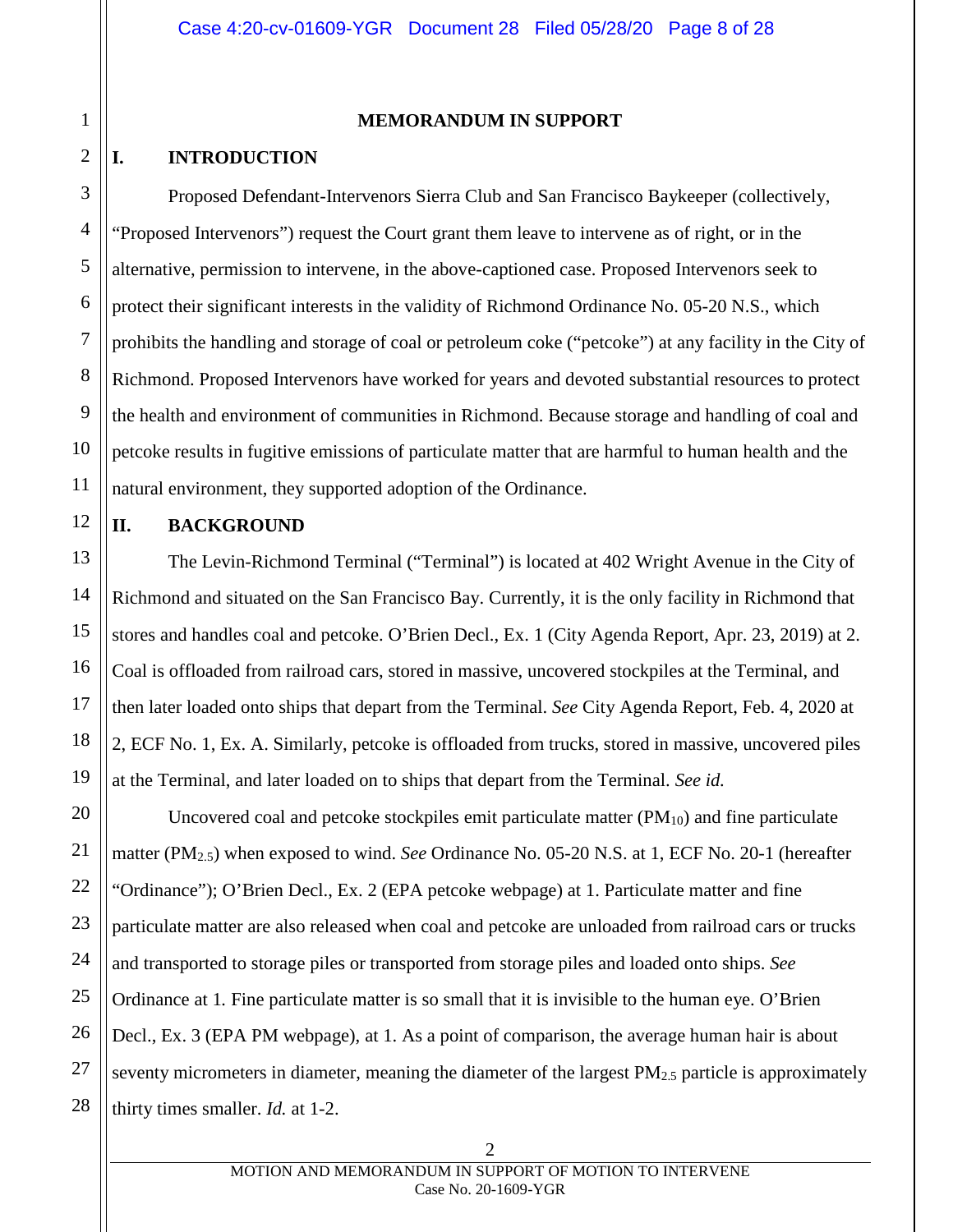#### Case 4:20-cv-01609-YGR Document 28 Filed 05/28/20 Page 9 of 28

Both PM<sub>10</sub> and PM<sub>2.5</sub> can easily pass through the throat and nose and "[o]nce inhaled, these particles can affect the heart and lungs and cause serious health effects." O'Brien Decl., Ex. 2 (EPA petcoke webpage) at 1; *see also* Ordinance at 1. Owing to their extremely small size, PM2.5 can penetrate deep into the lungs and even into the bloodstream, thus posing "the greatest risk to health." O'Brien Decl., Ex. 3 (EPA PM webpage) at 2. The U.S. Environmental Protection Agency ("EPA") has found "[a]n extensive body of scientific evidence indicates that breathing in PM<sub>2.5</sub> over the course of hours to days (short-term exposure) and months to years (long-term exposure) can cause serious public health effects . . . ." O'Brien Decl., Ex. 4 (EPA factsheet) at 1. These serious public health effects include premature death, aggravation of respiratory and cardiovascular disease, and changes in lung function. 72 Fed. Reg. 20,586, 20,586-87 (Apr. 25, 2007). Health consequences also include asthma attacks, chronic respiratory disease, harmful developmental and reproductive effects, and cancer. O'Brien Decl., Ex. 4 (EPA factsheet) at 2.

<span id="page-8-3"></span><span id="page-8-2"></span><span id="page-8-1"></span>According to EPA, even "[s]hort-term exposure (from less than 1 day up to several days) to PM<sub>2.5</sub> is likely causally associated with mortality from cardiopulmonary diseases, increased hospitalization and emergency department visits for cardiopulmonary diseases, increased respiratory symptoms, decreased lung function, and changes in physiological indicators for cardiovascular health." 72 Fed. Reg. 54,112, 54,128 (proposed Sept. 21, 2007). EPA and other scientific authorities have concluded that there is no safe level of PM2.5 exposure. *See, e.g.*, 78 Fed. Reg. 3086, 3098 (Jan. 15, 2013) (stating that "no population threshold, below which it can be concluded with confidence that PM2.5-related effects do not occur, can be discerned from the available evidence"); *United States v. Westvaco Corp.*, No. MJG-00-2602, 2015 WL 10323214, at \*9 (D. Md. Feb. 26, 2015) ("majority scientific consensus . . . is that the harm from exposure to  $PM_{2.5}$  is linear, and there is no known threshold below which  $PM_{2.5}$  is not harmful to human health").

<span id="page-8-0"></span>Though healthy adults may experience temporary symptoms from exposure to elevated levels of PM2.5, "[p]eople most at risk from particle pollution include people with diseases that affect the heart or lung (including asthma), older adults, children, and people of lower socioeconomic status." O'Brien Decl., Ex. 4 (EPA factsheet), at 1. "[P]regnant women, newborns, and people with certain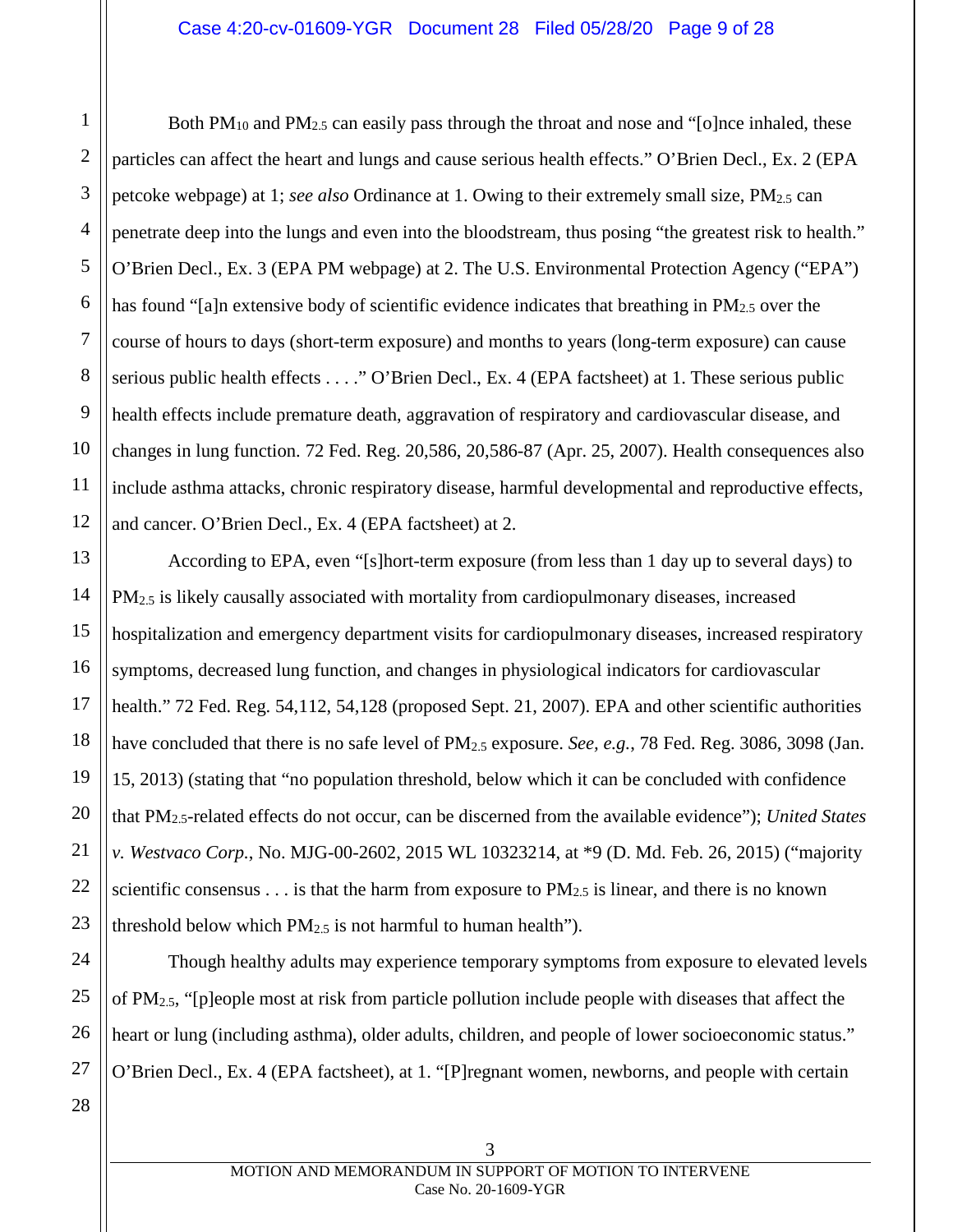health conditions, such as obesity or diabetes, also may be at increased risk of PM-related health effects." *Id.*

In addition to causing health issues due to impacts on air quality, fugitive coal and petcoke dust also have other serious effects. For example, they negatively impact the environment both by adjacent polluting waterways and contaminating sensitive habitats. *See* Ordinance at 1. The City has received complaints from members of the community who live and work near the Terminal regarding fugitive coal dust. *Id.*; City Agenda Report, Feb. 4, 2020 at 1, 2. Concerned about an increase in volume in coal stored and handled at the Terminal and the health impacts of particulate matter emissions from coal and petcoke, the Richmond City Council began considering ways to protect residents and visitors from fugitive coal and petcoke dust emissions from the Terminal at least as early as May 2018. *See* Isherwood Decl., Ex. 1 at 1; Choksi-Chugh Decl. ¶ 15a. In 2018, Mayor Tom Butt facilitated a study of dust samples collected by Richmond residents, and five out of the seven samples tested positive for coal. City Agenda Report, Feb. 4, 2020 at 2. On December 18, 2018, the City Council referred a draft ordinance banning the storage and handling of coal and petcoke introduced by Councilmember Martinez to City staff. The Council requested that the staff return an ordinance "at least as strong" as the draft ordinance. *Id.*

On July 18, 2019, the City of Richmond's Planning Commission held a hearing to consider whether to recommend adoption of the proposed land use ordinance. *Id.* Through written and oral testimony, Proposed Intervenors supported the City staff's position that the Planning Commission recommend adoption of the proposed ordinance. *See* Isherwood Decl. ¶ 4, Ex. 2; Berbeco Decl. ¶ 11; Choksi-Chugh Decl. ¶ 15d. The Planning Commission voted against recommending adoption of the proposed ordinance, recommending instead that the City wait for more studies. *See* City Agenda Report, Feb. 4, 2020 at 11. On December 3, 2019, the City Council held a hearing on the proposed ordinance. *See* Ordinance at 2. On January 14, 2020, the City Council voted to pass the ordinance on its first reading. O'Brien Decl. Ex. 5 (Richmond City Council Meeting Minutes, Jan. 14, 2020) at 7. On February 4, 2020, the Richmond City Council enacted the Ordinance. Ordinance at 5. The

Ordinance reflects the City Council's determination that the "ordinance is necessary for public health and safety as it will reduce particulate matter emissions and toxic exposure from coal and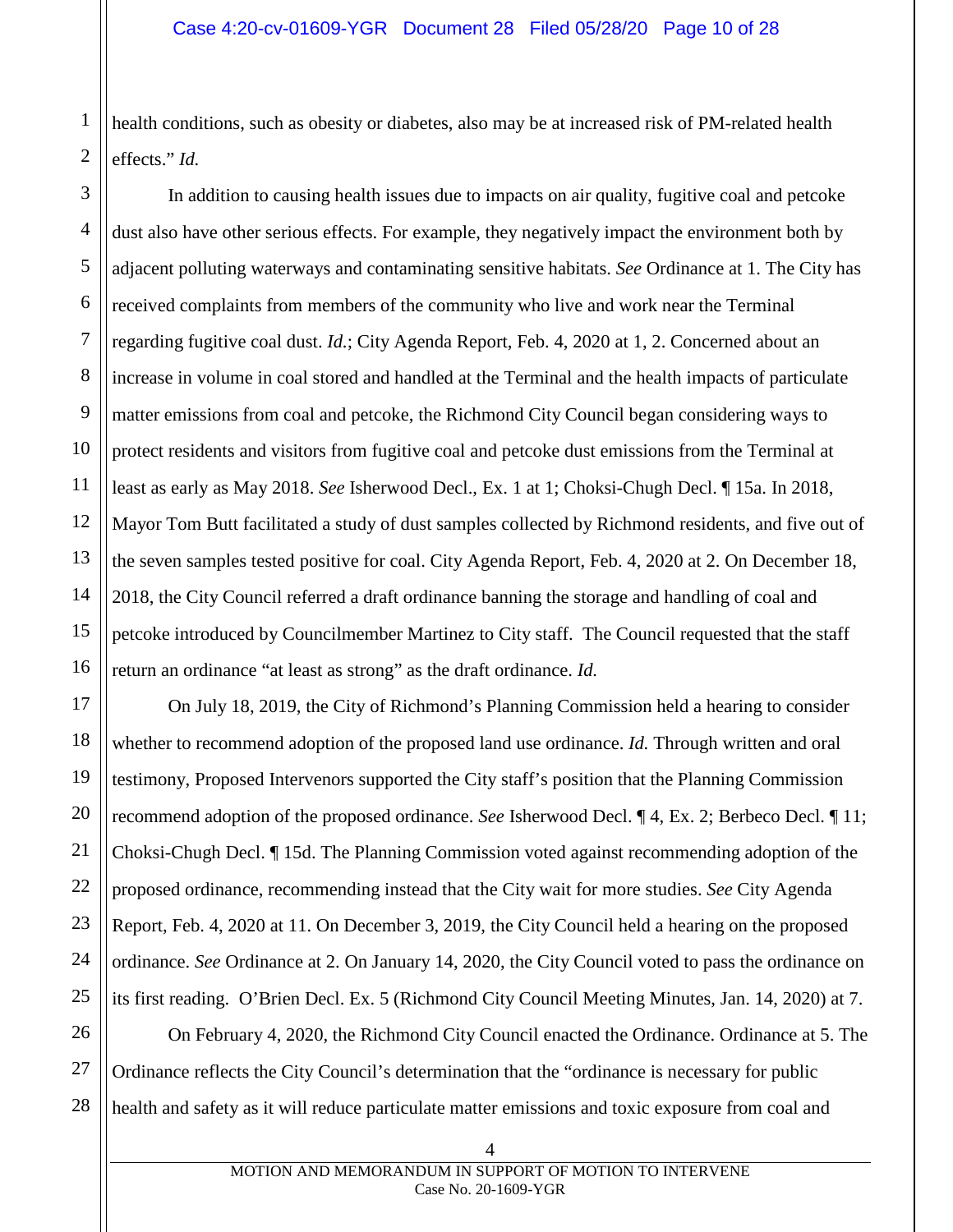petroleum coke storage, thus promoting clean air and reducing the pollution burdens borne disproportionately by individuals living and working near certain industrial areas." Ordinance at 4.

4 8 10 13 Plaintiffs Levin Richmond Terminal Corporation, Richmond Pacific Railroad Corporation, and Levin Enterprises, Inc. filed this action on March 4, 2020. Compl., ECF No. 1. The Complaint's numerous contentions allege that the Ordinance violates the Commerce Clause, Article I, Section 8 of the U.S. Constitution; that it is preempted by the Interstate Commerce Commission Termination Act ("ICCTA"), 49 U.S.C. §§ 10101 *et seq*., and the Shipping Act of 1984, 46 U.S.C. §§ 40101 *et seq*.; that it amounts to an unconstitutional taking of property in violation of Amendment V of the U.S. Constitution and Article I, Section 19 of the California Constitution; that it violates Plaintiffs' due process rights under Amendment XIV, Section 1 of the U.S. Constitution and Article I, Section 7, subdivision (a) of the California Constitution, as well as equal protection principles under Amendment XIV, Section 1 of the U.S. Constitution and Article I, Section 7, subdivision (a) of the California Constitution; and that it illegally impairs contractual relations in violation of Article I, Section 10 of the U.S. Constitution. Compl. ¶ 99–153, ECF No. 1.

<span id="page-10-6"></span>Proposed Intervenor Sierra Club is a nonprofit environmental organization that supported adoption of the Ordinance. Sierra Club is a national organization of nearly 778,000 members, including more than 165,000 members in California. Berbeco Decl. ¶ 2. Sierra Club is dedicated to exploring, enjoying, and protecting the wild places of the earth; to practicing and promoting the responsible use of the earth's ecosystems and resources; to educating and enlisting humanity to protect and restore the quality of the natural and human environment; and to using all lawful means to carry out these objectives. Berbeco Decl. ¶ 2. Consistent with its mission, Sierra Club is committed to stopping the many environmental and human health impacts associated with coal and fossil fuels. Berbeco Decl. ¶ 2.

24 26 Sierra Club is a grassroots, volunteer-led organization that works with local communities to advocate in various ways to reduce industrial pollution and protect public health. Berbeco Decl. ¶¶ 3, 5. These volunteer leaders and members have a connection to the community which allows Sierra Club to work alongside of other community members to address their concerns. Berbeco Decl. ¶ 5.

1

2

3

<span id="page-10-7"></span>5

<span id="page-10-1"></span>6

<span id="page-10-4"></span><span id="page-10-0"></span>7

<span id="page-10-5"></span><span id="page-10-3"></span><span id="page-10-2"></span>9

11

12

14

15

16

17

18

19

20

21

22

23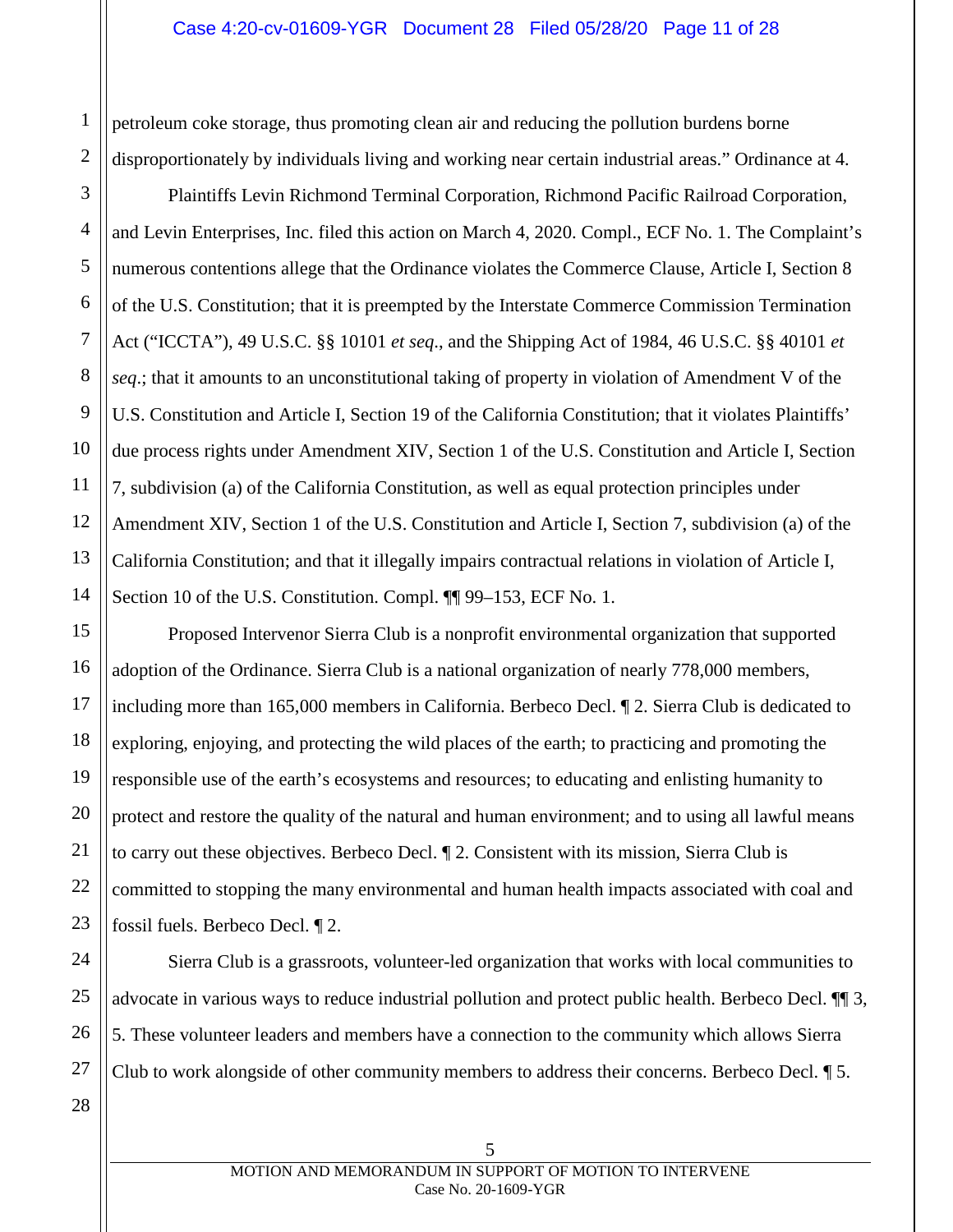1

2

3

4

5

6

7

8

9

10

11

12

13

Sierra Club members live, work, and recreate in Richmond near the Terminal. Berbeco Decl. ¶¶ 2, 7; Atid Decl. ¶¶ 3, 6; Dortch Decl. ¶¶ 2, 9, 11. Pollution from the Terminal directly affects them, and they have an interest in ensuring the safety and health of their community. Berbeco Decl. ¶¶ 2, 6, 7, 8; Atid Decl. ¶¶ 12-15; Dortch Decl. ¶¶ 10, 11, 13, 15. Sierra Club advocated for and supported the Ordinance by meeting with community members to discuss their concerns about coal and petcoke dust from the Terminal and consider opportunities to advocate for their phase-out. Berbeco Decl. ¶ 8. Club members met with the Bay Area Air Quality Management District ("BAAQMD") to discuss coal and air quality issues in Richmond. Berbeco Decl. ¶ 9. Sierra Club sent letters to the City supporting proposed bans on the storage and handling of petcoke, participated in numerous calls and meetings with City Council members to discuss the Ordinance, and attended and testified at City Council and Planning Commission hearings. Berbeco Decl. ¶¶ 10-11, Isherwood Decl. ¶¶ 3-7, Exs. 1-5 (letters). They also collected and facilitated the testing of dust samples for coal and petcoke, engaged in phone banking, and spoke with the media. Berbeco Decl. ¶¶ 12-17.

14 15 16 17 18 19 20 21 22 23 24 25 26 27 28 Proposed Intervenor San Francisco Baykeeper ("Baykeeper") is a regional nonprofit organization that also supported the Ordinance. Baykeeper is dedicated to protecting the San Francisco Bay-Delta estuary for the benefit of its ecosystems and the surrounding human communities. Choksi-Chugh Decl. ¶ 6, 25-26. As part of this goal, Baykeeper works to ensure that state and federal environmental laws are implemented and enforced. Choksi-Chugh Decl. ¶ 7. Baykeeper has a lengthy history of working on water quality issues in and around Richmond. That history includes initiating an enforcement action to reduce sewage discharges into the San Francisco Bay, bringing citizen enforcement actions under the Clean Water Act against multiple industrial facilities in Richmond for illegally discharging pollutants into the Bay, and advocating for safer limits on the amount of toxic selenium allowed into the Bay from Richmond's Chevron refinery. Choksi-Chugh Decl. ¶¶ 7, 23a-d; *see also id.* ¶¶ 24-28. In 2011, Baykeeper members observed dust from large piles of coal at the Terminal blowing into the Bay. Choksi-Chugh Decl. ¶ 10. Baykeeper discovered that the Terminal's methods of storing and handling coal, petcoke, and other materials allowed toxic materials to be washed and blown into the Bay. Consequently, in 2012, it filed a successful lawsuit under the Clean Water Act that stopped some of the pollution from the Terminal,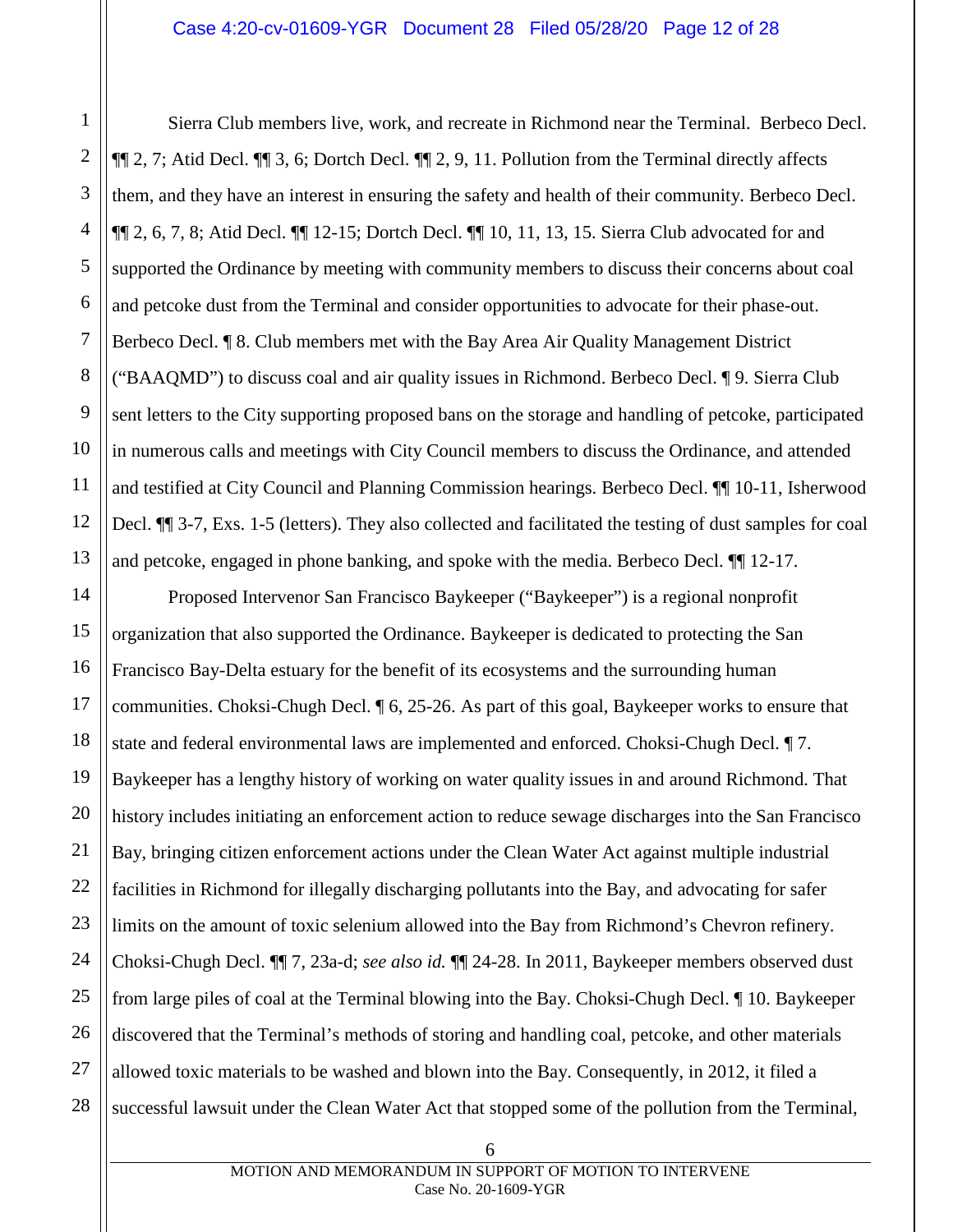1 although it did not address many other health, air, and water quality impacts. Choksi-Chugh Decl. ¶¶ 11-12.

<span id="page-12-5"></span><span id="page-12-4"></span><span id="page-12-3"></span><span id="page-12-2"></span><span id="page-12-1"></span><span id="page-12-0"></span>7 3 4 5 6 7 8 9 10 11 12 13 14 15 16 17 18 19 20 21 22 23 24 25 26 27 28 Baykeeper has over 5,000 members and supporters who primarily reside in the San Francisco Bay Area, most of whom have longstanding and ongoing personal interests in the mission of the organization because they live, work, and recreate in or around the San Francisco Bay. Choksi-Chugh Decl. ¶ 8; Parker Decl. ¶¶ 8, 16-17, 23-25. Baykeeper's members also live, work, and recreate in Richmond near the Terminal, and have an interest in ensuring that their community can be a safe and healthy place. Choksi-Chugh Decl. ¶¶ 9, 18, 20-22; Parker Decl. ¶¶ 8, 15-16, 23-25. Baykeeper advocated for and supported the Ordinance by submitting written comments and letters, participating in and testifying at public hearings before the City Council, vetting draft ordinances, and educating Council members on the impacts of coal and petcoke on public health and safety and on the Bay. Choksi-Chugh Decl. ¶ 15a-i. **III. STANDARDS FOR INTERVENTION** The Ninth Circuit has established a four-part test for deciding applications for intervention as of right under Federal Rule of Civil Procedure 24(a): (1) the motion must be timely; (2) the applicant must claim a "significantly protectable" interest relating to the property or transaction which is the subject of the action; (3) the applicant must be so situated that the disposition of the action may as a practical matter impair or impede its ability to protect that interest; and (4) the applicant's interest must be inadequately represented by the parties to the action. *Wilderness Soc'y v. U.S. Forest Serv.*, 630 F.3d 1173, 1177 (9th Cir. 2011) (quoting *Sierra Club v. U.S. Envtl. Prot. Agency*, 995 F.2d 1478, 1481 (9th Cir. 1993)). If an applicant meets these standards, they must be permitted to intervene. *Yniguez v. Ariz.*, 939 F.2d 727, 731 (9th Cir. 1991) (citing *Sagebrush Rebellion, Inc. v. Watt*, 713 F.2d 525, 527 (9th Cir. 1983)). A purely defensive intervenor need not separately establish Article III standing. *See Va. House of Delegates v. Bethune-Hill*, 139 S. Ct. 1945, 1951-52 (2019). Rule 24(a) is construed "broadly in favor of proposed intervenors," taking into account "practical and equitable considerations." *United States v. City of Los Angeles*, 288 F.3d 391, 397 (9th Cir. 2002) (citations omitted). Rule 24(a) does not require a specific legal or equitable interest, and "the 'interest' test is primarily a practical guide to disposing of lawsuits by involving as many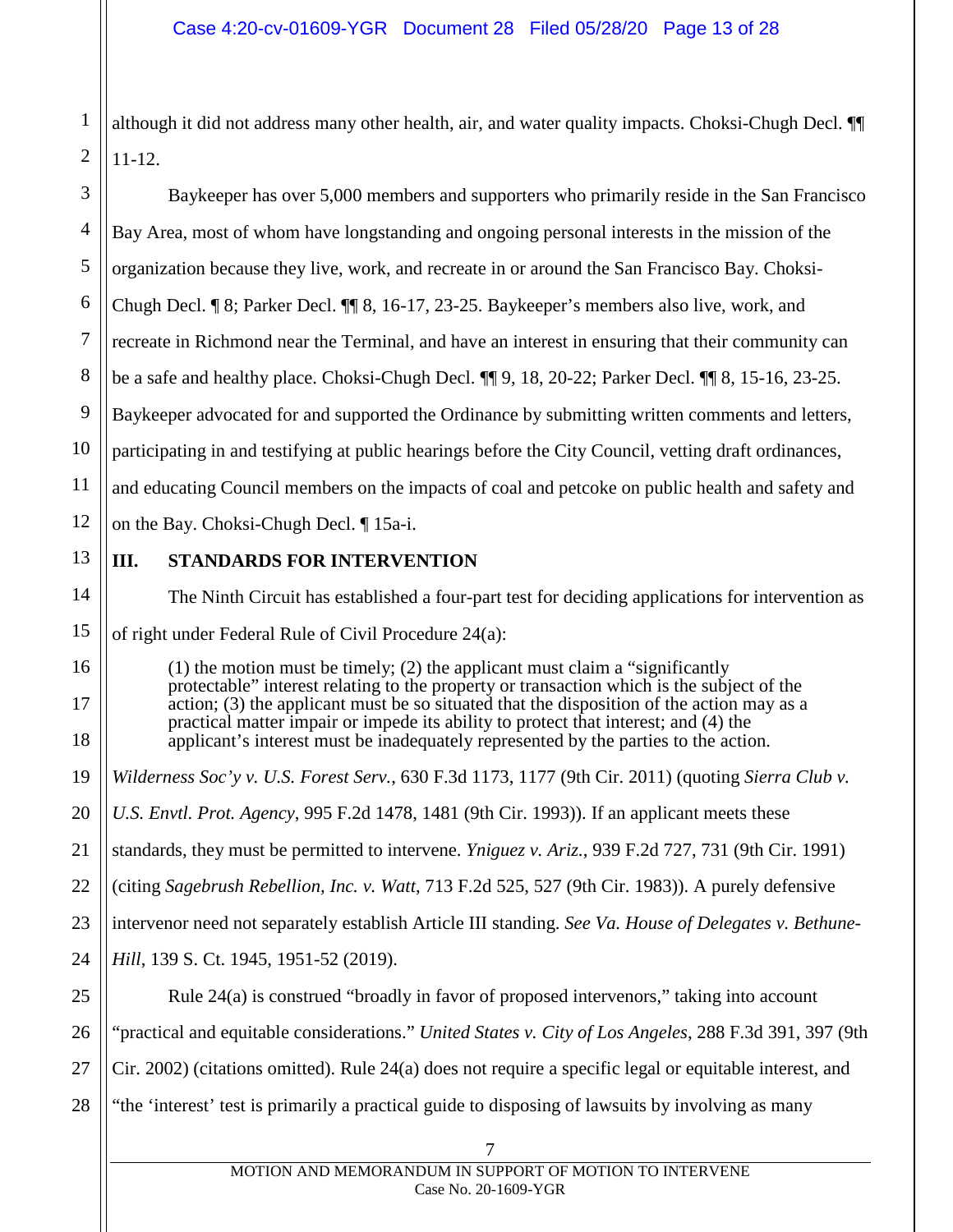<span id="page-13-4"></span>apparently concerned persons as is compatible with efficiency and due process." *Fresno Cnty. v. Andrus*, 622 F.2d 436, 438 (9th Cir. 1980) (quoting *Nuesse v. Camp*, 385 F.2d 694, 700 (D.C. Cir. 1967)). The allegations of a proposed intervenor must be credited "as true absent sham, frivolity or other objections." *Sw. Ctr. for Biological Diversity v. Berg,* 268 F.3d 810, 820 (9th Cir. 2001).

<span id="page-13-6"></span><span id="page-13-5"></span>Additionally, under Rule  $24(b)(1)(B)$ , courts have "broad discretion" to grant permissive intervention to applicants that, through a timely motion, assert a claim or defense that shares a common question of law or fact with the principal action. *Orange Cnty. v. Air Cal.*, 799 F.2d 535, 539 (9th Cir. 1986) (citation omitted). In exercising its discretion, a court must consider whether intervention will cause undue delay or prejudice existing parties. *See* Fed. R. Civ. P. 24(b)(1)(B)(3).

## <span id="page-13-0"></span>**IV. ARGUMENT**

For the following reasons, the Court should grant Proposed Intervenors intervention as of right under Federal Rule of Civil Procedure 24(a), or, in the alternative, the Court should grant permissive intervention under Rule 24(b).

<span id="page-13-1"></span>

1

2

3

4

5

6

7

8

9

10

11

12

13

14

15

16

17

18

<span id="page-13-2"></span>19

20

21

22

23

24

25

26

27

## <span id="page-13-10"></span><span id="page-13-8"></span>**A. The Court should grant intervention as of right.**

As detailed below, Proposed Intervenors satisfy the four-part test and are entitled to intervene as a matter of right. Their motion is timely, they have demonstrated they have a significantly protectable interest that may be impaired by this action, and they have made a compelling showing that the City "may not" adequately represent their interests.

## <span id="page-13-9"></span><span id="page-13-7"></span><span id="page-13-3"></span>**1. The motion is timely.**

A motion to intervene under Rule  $24(a)$  must be timely. Fed. R. Civ. P.  $24(a)(2)$ . Timeliness is evaluated according to three factors: "(1) the stage of the proceeding at which an applicant seeks to intervene; (2) the prejudice to other parties; and (3) the reason for and length of the delay." *United States v. Alisal Water Corp.*, 370 F.3d 915, 921 (9th Cir. 2004) (quoting *Cal. Dep't of Toxic Substances Control v. Commercial Realty Projects, Inc.*, 309 F.3d 1113, 1119 (9th Cir. 2002)). When a motion is made "at an early stage of the proceedings," it follows that the motion will neither prejudice other parties nor delay the proceeding. *Citizens for Balanced Use v. Mont. Wilderness Ass'n*, 647 F.3d 893, 897 (9th Cir. 2011).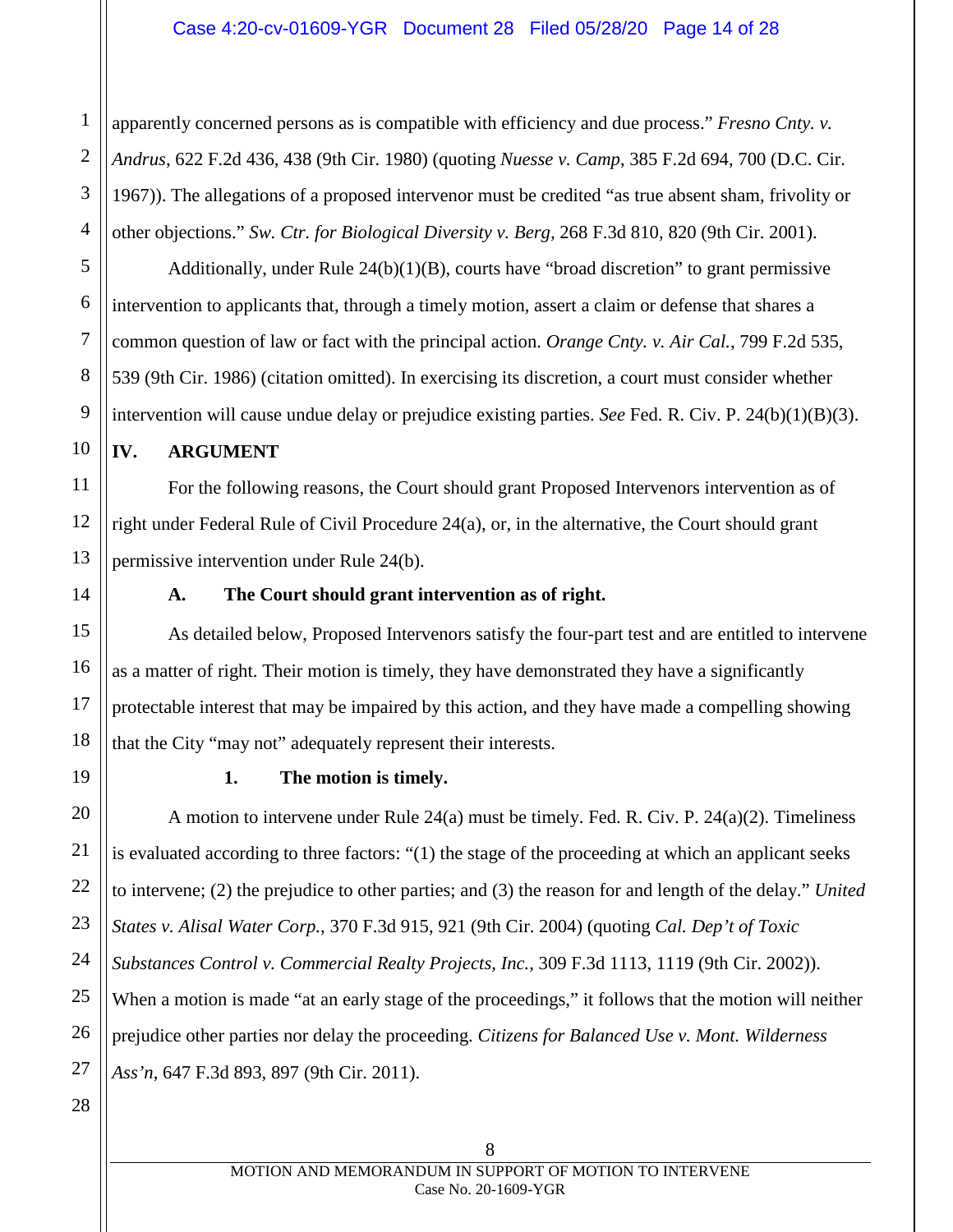## Case 4:20-cv-01609-YGR Document 28 Filed 05/28/20 Page 15 of 28

Proposed Intervenors' motion is timely because this case is in its earliest stages. The Complaint was filed on March 4, 2020. ECF No. 1. This motion is being filed less than three months later, shortly after the Defendant City filed its first responsive pleading. No discovery has occurred and the first Case Management Conference has not yet happened. No substantive matters have been heard or ruled upon.

Because this motion is filed in the earliest stages of this action, the motion is timely and granting intervention will neither prejudice other parties nor cause delay. As the Ninth Circuit has explained: "the parties would not have suffered prejudice from the grant of intervention at that early stage, and intervention would not cause disruption or delay in the proceedings." *Citizens for Balanced Use*, 647 F.3d at 897 (finding motion timely when filed three months after the complaint and less than two weeks after defendant filed its answer); *Idaho Farm Bureau Fed'n v. Babbitt*, 58 F.3d 1392, 1397 (9th Cir. 1995) (holding motion timely when filed four months after complaint and two months after answer, but "before any hearings or rulings on substantive matters"); *Natural Res. Def. Council v. McCarthy*, No. 16-cv-02184-JST, 2016 WL 6520170, at \*3 (N.D. Cal. Nov. 3, 2016) (finding motion timely when filed before answer and "any substantive orders").

#### <span id="page-14-4"></span><span id="page-14-3"></span><span id="page-14-2"></span>**2. Proposed Intervenors have protectable interests relating to the validity of the Ordinance.**

<span id="page-14-5"></span><span id="page-14-1"></span><span id="page-14-0"></span>Proposed Intervenors satisfy the second element of intervention as of right because they have multiple "significantly protectable" interests related to the issues that are the subjects of this action. *Wilderness Soc'y*, 630 F.3d at 1177. The interest test is a threshold question and "does not require a specific legal or equitable interest." *Id.* at 1179. Nor does it require that the asserted interest be protected by the statutes under which litigation is brought. *Id.* Instead, "the operative inquiry should be whether the 'interest is protectable under some law' and whether 'there is a relationship between the legally protected interest and the claims at issue.'" *Id.* at 1180 (quoting *Sierra Club*, 995 F.2d at 1484). "[I]f the resolution of the plaintiff's claims actually will affect the applicant," the relationship requirement is met. *Donnelly v. Glickman*, 159 F.3d 405, 410 (9th Cir. 1998); *see also California ex rel. Lockyer v. United States*, 450 F.3d 436, 441 (9th Cir. 2006) (An applicant for intervention

1

2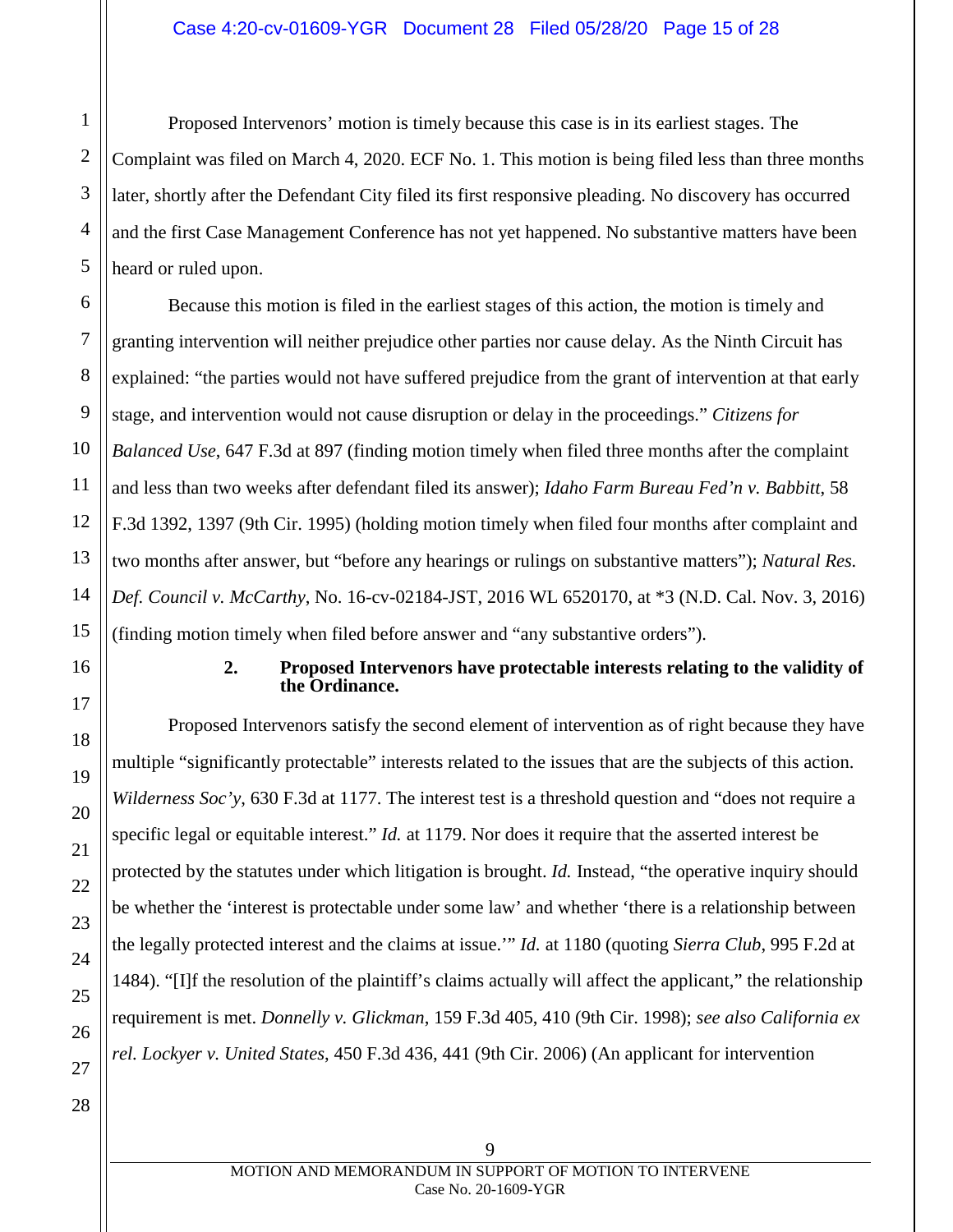satisfies the interest test "if it will suffer a practical impairment of its interests as a result of the pending litigation.").

<span id="page-15-0"></span>

## <span id="page-15-3"></span><span id="page-15-2"></span>**a. Proposed Intervenors' members are precisely those individuals the Ordinance was enacted to protect.**

Proposed Intervenors have a protectable interest in this case because their members are "the intended beneficiaries of this law." *California ex rel. Lockyer*, 450 F.3d at 441. Public interest groups have a protectable interest in litigation when the underlying action challenges a legislative measure that was intended to protect their members. *Andrus*, 622 F.2d at 438–39 (finding a protectable interest for public interest groups where "[t]he individual members . . . are precisely those Congress intended to protect . . . and precisely those who will be injured" if the challenged law were invalidated). For environmental groups seeking to intervene to defend a law, "[i]t is enough that the [groups'] members benefit from the challenged legislation by way of improved air quality and health." *Cal. Dump Truck Owners Ass'n v. Nichols*, 275 F.R.D. 303, 307 (E.D. Cal. 2011).

<span id="page-15-1"></span>Here, Proposed Intervenors' members are precisely those individuals whom the Ordinance was designed to protect, and they are precisely those who will be injured if the Ordinance is invalidated. The Richmond City Council determined that the "ordinance is necessary for public health and safety as it will reduce particulate matter emissions and toxic exposure from coal and petroleum coke storage, thus promoting clean air and reducing the pollution burdens borne disproportionately by individuals living and working near certain industrial areas." Ordinance at 4. Proposed Intervenors' members fall well within that sphere of protection, as they are community members, including residents of Richmond and people who regularly visit and work in the vicinity of the Terminal, and who are disproportionately exposed to coal and petcoke emissions. Berbeco Decl. ¶¶ 2, 7; Atid Decl. ¶ 3, 6; Dortch Decl. ¶¶ 2, 11; Choksi-Chugh Decl. ¶¶ 9, 16-22; Parker Decl. ¶¶ 8, 15-16, 23-25. Proposed Intervenors' members have observed black dust on surfaces where they live and work, and that dust has tested positive for coal and petcoke. Dortch Decl. ¶¶ 7-8, 11; Atid Decl.  $\P$  7-9. As a result, they are understandably concerned about the health impacts from exposure to fugitive coal and petcoke dust from the Terminal. Dortch Decl. ¶¶ 10, 14-15; Atid Decl. ¶¶ 10, 12, 15; Berbeco Decl. ¶¶ 6, 8; Parker Decl. ¶¶ 12, 21, 25-26. Because Proposed Intervenors' members

MOTION AND MEMORANDUM IN SUPPORT OF MOTION TO INTERVENE Case No. 20-1609-YGR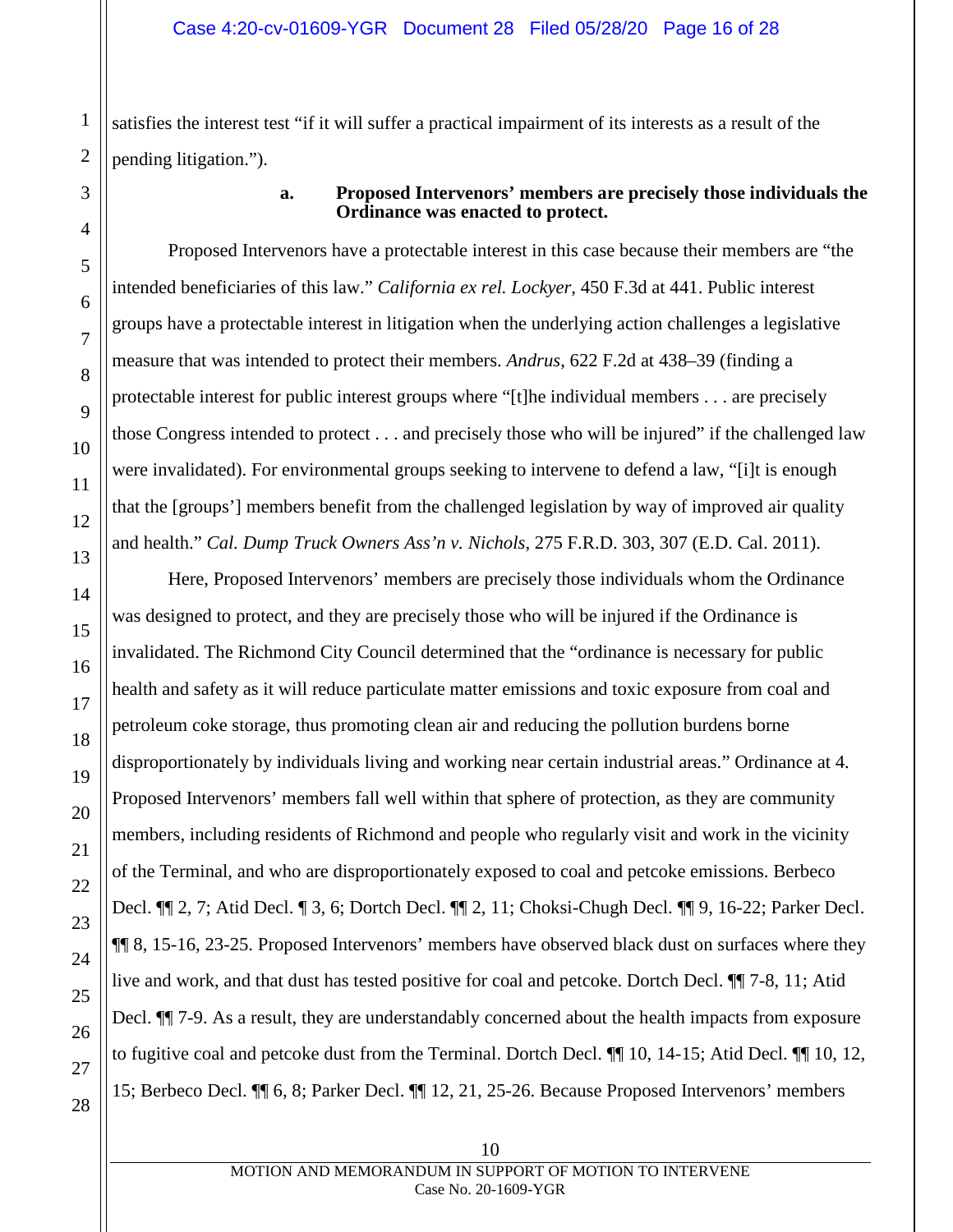will continue to be exposed to coal and petcoke dust if the Ordinance is invalidated, the resolution of this case will unquestionably affect them. *See* Atid Decl. ¶ 14; Dortch Decl. ¶ 14; Parker Decl. ¶¶ 25-26. Thus, Proposed Intervenors and their members are the intended beneficiaries of the Ordinance and accordingly have a protectable interest implicated in this litigation.

<span id="page-16-0"></span>

1

2

3

4

5

6

#### <span id="page-16-2"></span>**b. Proposed Intervenors supported passage of the Ordinance and participated throughout the decision-making process.**

<span id="page-16-1"></span>Proposed Intervenors have an interest in this litigation because they worked extensively to secure the passage of the Ordinance. When a public interest group has been involved in a decisionmaking process that leads to the litigation, it satisfies the protectable interest prong for intervention as of right. *Idaho Farm Bureau Fed'n*, 58 F.3d at 1397 (citations omitted) ("A public interest group is entitled as a matter of right to intervene in an action challenging the legality of a measure it has supported."). For example, in *Sagebrush Rebellion, Inc. v. Watt*, the Audubon Society was entitled to intervene in an action challenging the creation of a conservation area the Society had supported. 713 F.2d at 527-28. The Society had actively participated in the administrative process surrounding the designation of the conservation area, and based on that participation, the Ninth Circuit held that "there can be no serious dispute in this case concerning . . . the existence of a protectable interest on the part of the applicant." *Id.* at 528; *accord Idaho Farm Bureau Fed'n*, 58 F.3d at 1397–98 (finding environmental groups that were active in the administrative process leading to endangered species listing were entitled to intervene in litigation seeking to invalidate listing).

Proposed Intervenors vigorously supported and advocated for the passage of the Ordinance that this suit challenges. They held regular meetings over several years with community members concerned about health impacts from the coal and petcoke dust emitted from the Terminal. Berbeco Decl. ¶ 8. At these meetings, community members expressed their concerns about coal and petcoke dust, and they discussed how to advocate for the phasing out of coal and petcoke storage and handling at the Terminal. *See* Berbeco Decl. ¶ 8. Proposed Intervenors and their members have advocated for the ban of storage and handling of coal and petcoke in Richmond, including by sending letters and giving testimony at City Council hearings as the Ordinance was considered. Dortch Decl. ¶¶ 13-14; Atid Decl. ¶ 14; Berbeco Decl. ¶¶ 6-12; Choksi-Chugh Decl. ¶¶ 13-15.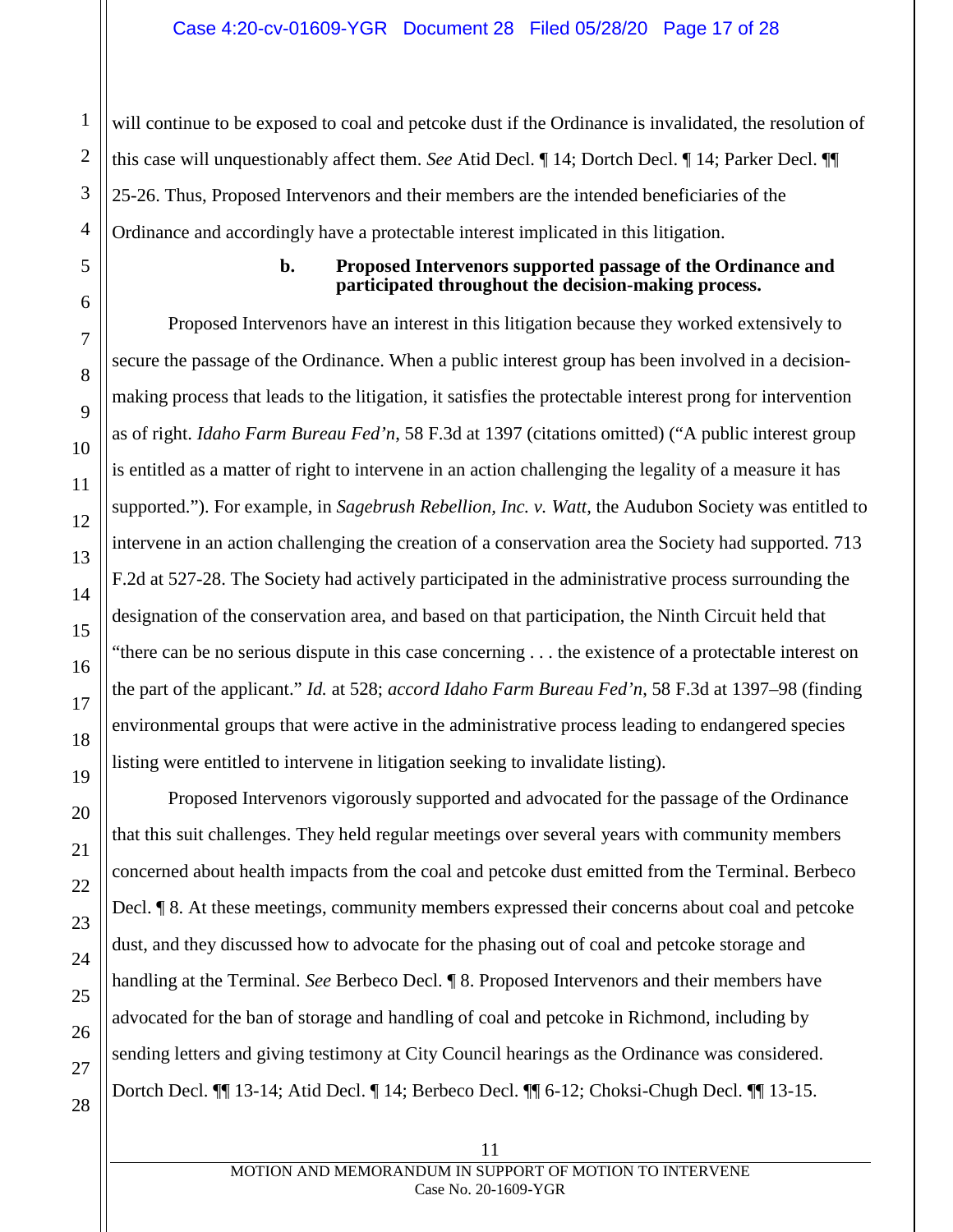Proposed Intervenors even helped collect coal and petcoke samples from areas near the Terminal to show the need for the Ordinance. Berbeco Decl. ¶¶ 13-17; Dortch Decl. ¶8; Atid Decl. ¶ 9. As both champions and direct beneficiaries of the Ordinance, Proposed Intervenors have demonstrated a protectable interest in this suit that challenges the Ordinance's validity.

#### <span id="page-17-3"></span><span id="page-17-2"></span>**c. Proposed Intervenors' environmental concerns constitute a legally protectable interest.**

<span id="page-17-0"></span>Lastly, Proposed Intervenors' concern for the environment constitutes an independent protectable interest sufficient to support intervention. *See Citizens for Balanced Use*, 647 F.3d at 897 ("Applicants have a significant protectable interest in conserving and enjoying the wilderness character of the Study Area . . . ."); *United States v. Carpenter*, 526 F.3d 1237, 1240 (9th Cir. 2008) ("[I]ntervenors were entitled to intervene because they had the requisite interest in seeing that the wilderness area be preserved for the use and enjoyment of their members."); *see also WildEarth Guardians v. Nat'l Park Serv.*, 604 F.3d 1192, 1198 (10th Cir. 2010) (stating it is "'indisputable' that a prospective intervenor's environmental concern is a legally protectable interest") (citation omitted).

Proposed Intervenors are environmental and public health advocacy organizations with specific, demonstrated, and longstanding interests in protecting and improving air quality in the City of Richmond, and in preserving the water quality of the San Francisco Bay. Berbeco Decl. ¶¶ 2-3, 5; Choksi-Chugh Decl. ¶¶ 6-7, 25-26. In addition, Proposed Intervenors have an interest in "conserving and enjoying" the environment surrounding the Terminal site. *Citizens for Balanced Use*, 647 F.3d at 897. Proposed Intervenors' members recreate in and enjoy that surrounding environment. Berbeco Decl. ¶¶ 2, 7; Choksi-Chugh Decl. ¶¶ 8-9, 20-22; Dortch Decl. ¶11; Parker Decl. ¶¶ 15-16, 23-25, 27. Their use and enjoyment of this area will be harmed if the Ordinance is invalidated and coal and petcoke continue to be stored and handled in Richmond. Berbeco Decl. ¶ 7; Choksi-Chugh Decl. ¶¶ 20-22; Parker Decl. ¶¶ 23-27.

## <span id="page-17-5"></span><span id="page-17-4"></span>**3. The disposition of this case would impair Proposed Intervenors' ability to protect their interests.**

<span id="page-17-1"></span>Rule 24(a) requires intervenors to show that "disposing of the action may as a practical matter impair or impede the movant's ability to protect its interest." Fed. R. Civ. P. 24(a)(2). If a

1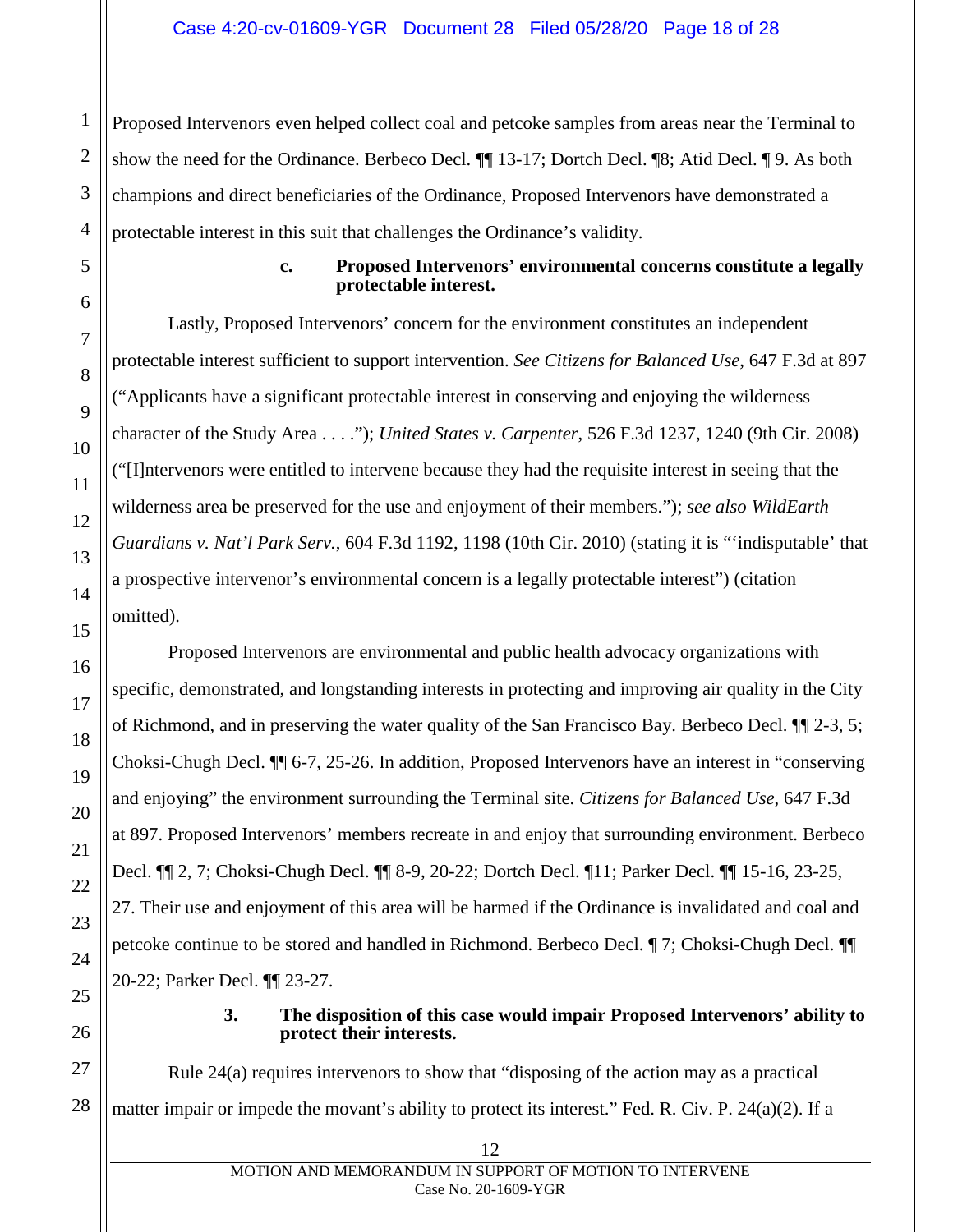<span id="page-18-4"></span><span id="page-18-3"></span>2 proposed intervenor "would be substantially affected in a practical sense by the determination made in an action, he should, as a general rule, be entitled to intervene." *Sw. Ctr. for Biological Diversity*, 268 F.3d at 822 (quoting Fed. R. Civ. P. 24 advisory committee's notes). This inquiry "presents a minimal burden," *WildEarth Guardians*, 604 F.3d at 1199, and a determination of impairment tends to follow once intervenors have satisfied the interest test's inquiry into whether the applicant "will suffer a practical impairment of its interests as a result of the pending litigation." *California ex rel. Lockyer*, 450 F.3d at 441-442 ("Having found that appellants have a significant protectable interest, we have little difficulty concluding that the disposition of this case may, as a practical matter, affect it.").

As described above, an adverse decision in this case would impair Proposed Intervenors' ability to protect their interests, in particular, the health of their own members as well as public health generally in Richmond. Consequently, Proposed Intervenors have satisfied this third requirement for intervention as of right.

## <span id="page-18-2"></span><span id="page-18-1"></span>**4. Proposed Intervenors' interests are not adequately represented by existing parties.**

<span id="page-18-0"></span>Proposed Intervenors should be granted intervention as of right because their interests diverge from the City's such that the City may not adequately represent their interests and they will provide necessary elements to the litigation that the City will not. The three factors a court must consider in determining whether a proposed intervenor's interests are adequately represented by existing parties are: "(1) whether the interest of a present party is such that it will undoubtedly make all of a proposed intervenor's arguments; (2) whether the present party is capable and willing to make such arguments; and (3) whether a proposed intervenor would offer any necessary elements to the proceeding that other parties would neglect." *Arakaki v. Cayetano*, 324 F.3d 1078, 1086 (9th Cir. 2003). "The burden on proposed intervenors in showing inadequate representation is minimal, and would be satisfied if they could demonstrate that representation of their interests '*may* be' inadequate." *Id.* (citing *Trbovich v. United Mine Workers of Am.*, 404 U.S. 528, 538 n.10 (1972) (emphasis added)); *see also Citizens for Balanced Use*, 647 F.3d at 900 ("intervention of right does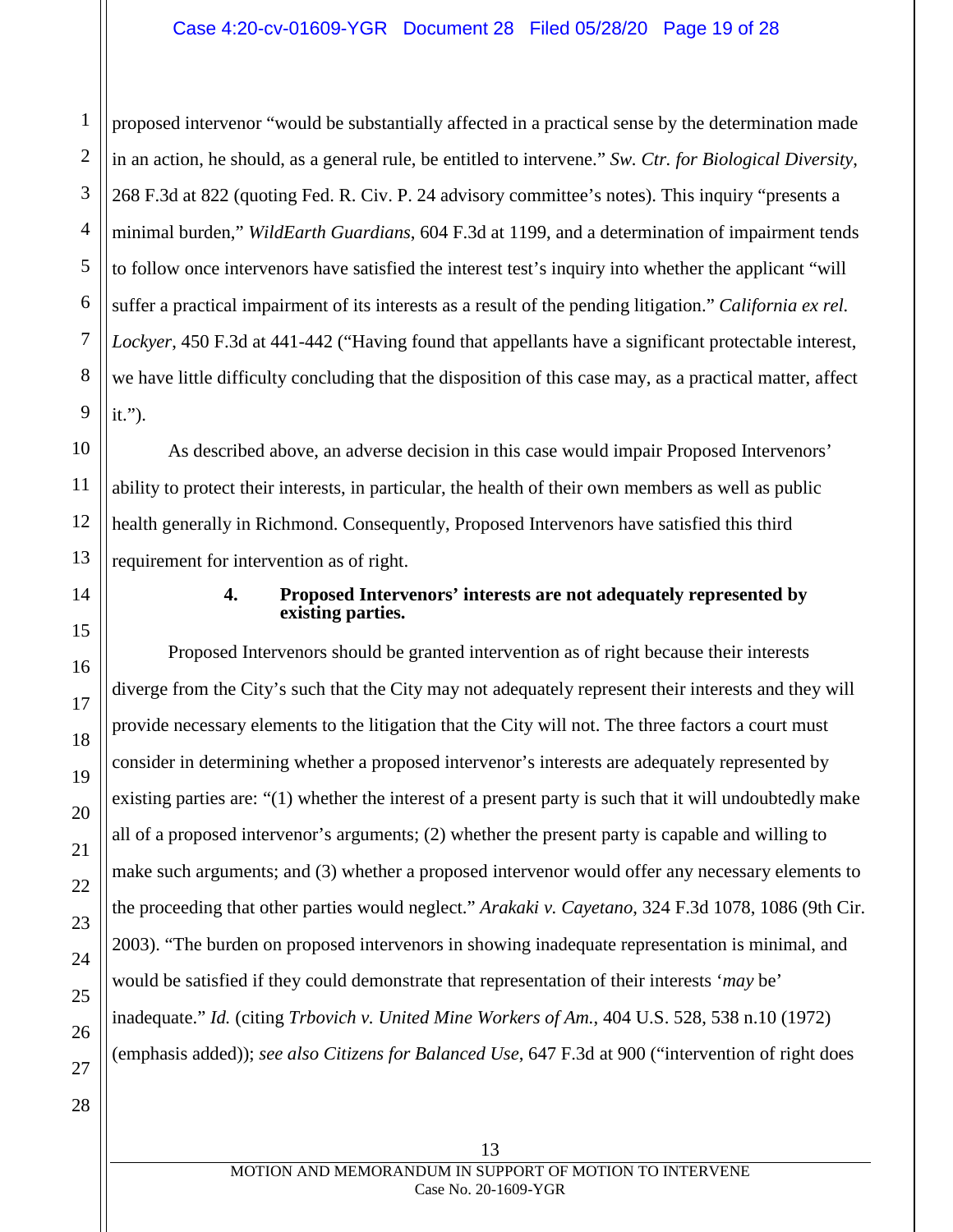not require an absolute certainty that … existing parties will not adequately represent" a proposed intervenor's interests).

3 4 5 6 7 8 9 10 11 While some courts apply a rebuttable presumption of adequate representation when a proposed intervenor and a party have the same ultimate objective, or when the government is acting on behalf of its constituency, a "compelling showing" to the contrary rebuts the presumption. *Citizens for Balanced Use*, 647 F.3d at 898. Moreover, even when that presumption arises, the Ninth Circuit has "emphasize[d] that the burden of showing inadequacy of representation is generally minimal . . . ." *Prete v. Bradbury*, 438 F.3d 949, 959 (9th Cir. 2006). Ultimately, "[t]he most important factor in assessing the adequacy of representation is how the interest compares with the interests of existing parties." *Citizens for Balanced Use*, 647 F.3d at 898 (internal quotation marks omitted).

<span id="page-19-0"></span>12 13

14

15

16

17

18

<span id="page-19-1"></span>19

20

21

22

23

24

25

1

2

#### <span id="page-19-3"></span>**a. The City's interests diverge from those of Proposed Intervenors such that the City may not make all of Proposed Intervenors' arguments.**

Proposed Intervenors' interests diverge from the City's in significant ways such that the City not only may not, but cannot, adequately represent Proposed Intervenors' interests. Because of the City's divergent interests, Proposed Intervenors easily meet their minimal burden to show that the City may not "undoubtedly make all of a proposed intervenor's arguments" or may not be "capable and willing to make such arguments." *See Arakaki*, 324 F.3d at 1086.

#### <span id="page-19-2"></span>**(1) Proposed Intervenors' interests are narrower and more focused than the City's interests.**

The first significant way in which Proposed Intervenors' interests diverge from the City's interests is that Proposed Intervenors' interests are narrow and focused specifically on public health and environmental impacts. In contrast, the City must necessarily balance a much wider range of interests in its decision making. That balancing could readily influence and ultimately limit its defense of the Ordinance. For example, the City must represent all of its constituents and in doing so it inevitably pursues multiples goals. It must encourage economic growth, manage the City's finances, develop housing, maintain infrastructure, implement benefit programs, and attend to a host of other goals unrelated to public health. The City's obligations to balance and accommodate all of

26 27 28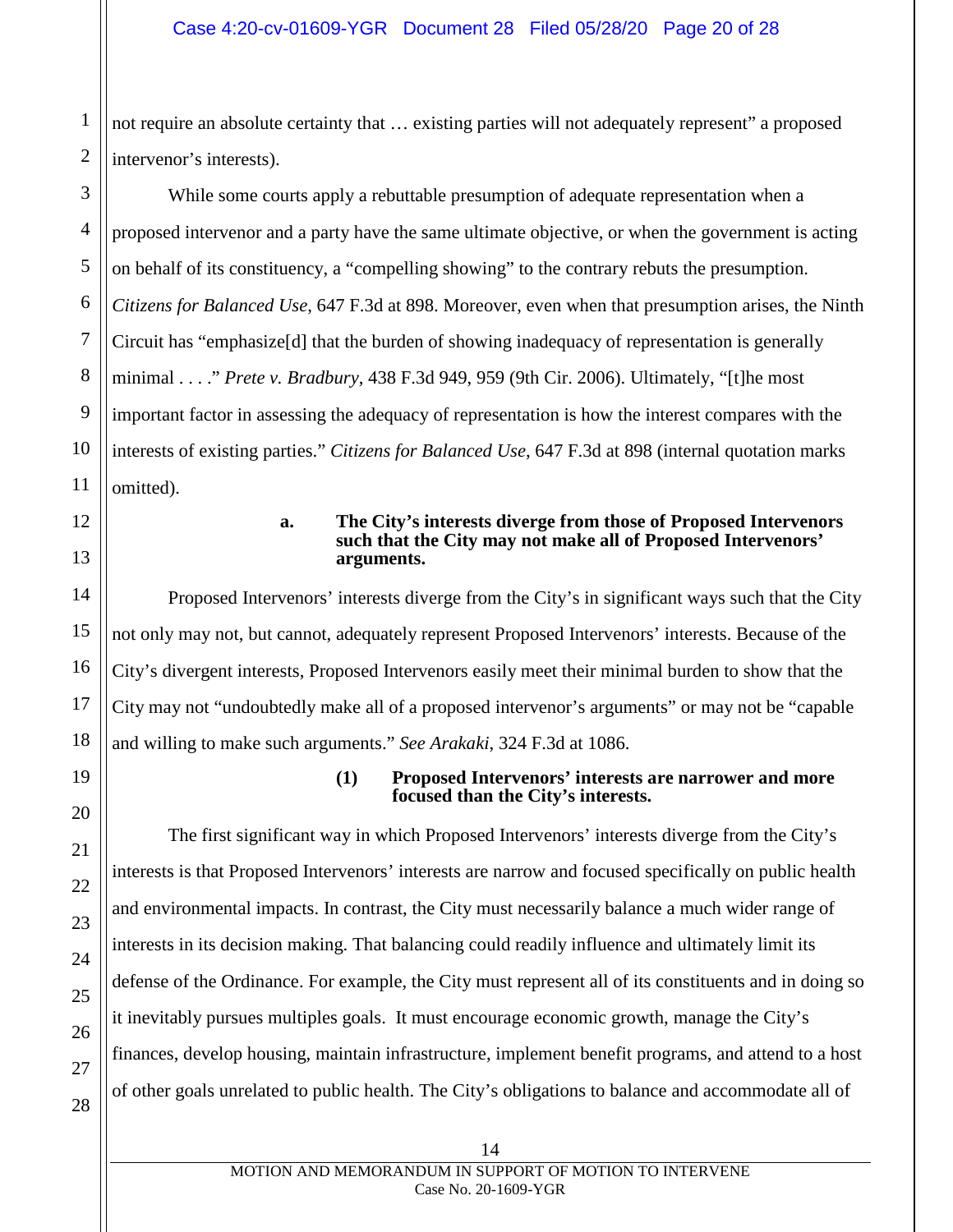its competing interests prevent the City from solely focusing on the public health impacts of the Ordinance. Consequently, the City cannot adequately represent Proposed Intervenors' narrow, particularized interests, and could easily compromise them.

<span id="page-20-0"></span>Courts have found that more focused interests of this type are sufficient to make a "compelling showing" of inadequate representation and to defeat any presumption of adequate representation. *Arakaki*, 324 F.3d at 1087 (citing Ninth Circuit precedent that "permit[s] intervention on the government's side [when] the intervenors' interests are narrower than that of the government and therefore may not be adequately represented"). The presumption of adequate representation is overcome when a government entity "is required to represent a broader view than the more narrow, parochial interests" of the proposed intervenor. *Forest Conservation Council v. U.S. Forest Serv.*, 66 F.3d 1489, 1499 (9th Cir. 1995), *abrogated on other grounds by Wilderness Soc'y*, 630 F.3d 1173; *see also Sw. Ctr. for Biological Diversity*, 268 F.3d at 823-24 (narrower interests of intervening developers defeated presumption of adequate representation by government defendants).

<span id="page-20-4"></span><span id="page-20-2"></span><span id="page-20-1"></span>In *National Association of Home Builders v. San Joaquin Valley Unified Air Pollution District*, proposed intervenors argued that because their interests lay solely in the health of their members, the government, with its broader interests, may not adequately represent proposed intervenors' interests. No. 1:07cv0820 LJO DLB, 2007 WL 2757995, at \*5 (E.D. Cal. Sept. 21, 2007). The court agreed and explained that "[w]hile Proposed Interveners and the District share a general interest in public health, the District has a much broader interest in balancing the need for regulations with economic considerations" such that "it is not likely that the District will 'undoubtedly make all the intervener's arguments.'" *Id.* The situation here is similar, and this Court should reach the same conclusion.

<span id="page-20-3"></span>Proposed intervenors are not required to anticipate and identify specific differences in arguments and strategy in advance. "It is sufficient for [proposed intervenors] to show that, because of the difference in interests, it is likely that [an existing party] will not advance the same arguments as [proposed intervenors]." *Sw. Ctr. for Biological Diversity*, 268 F.3d at 824; *but see Oakland Bulk & Oversized Terminal, LLC v. City of Oakland*, Case Nos. 18-16105, 18-16141, 2020 WL 2703707, at \*13 (May 26, 2020) (a proposed intervenor must provide some evidence that a government

1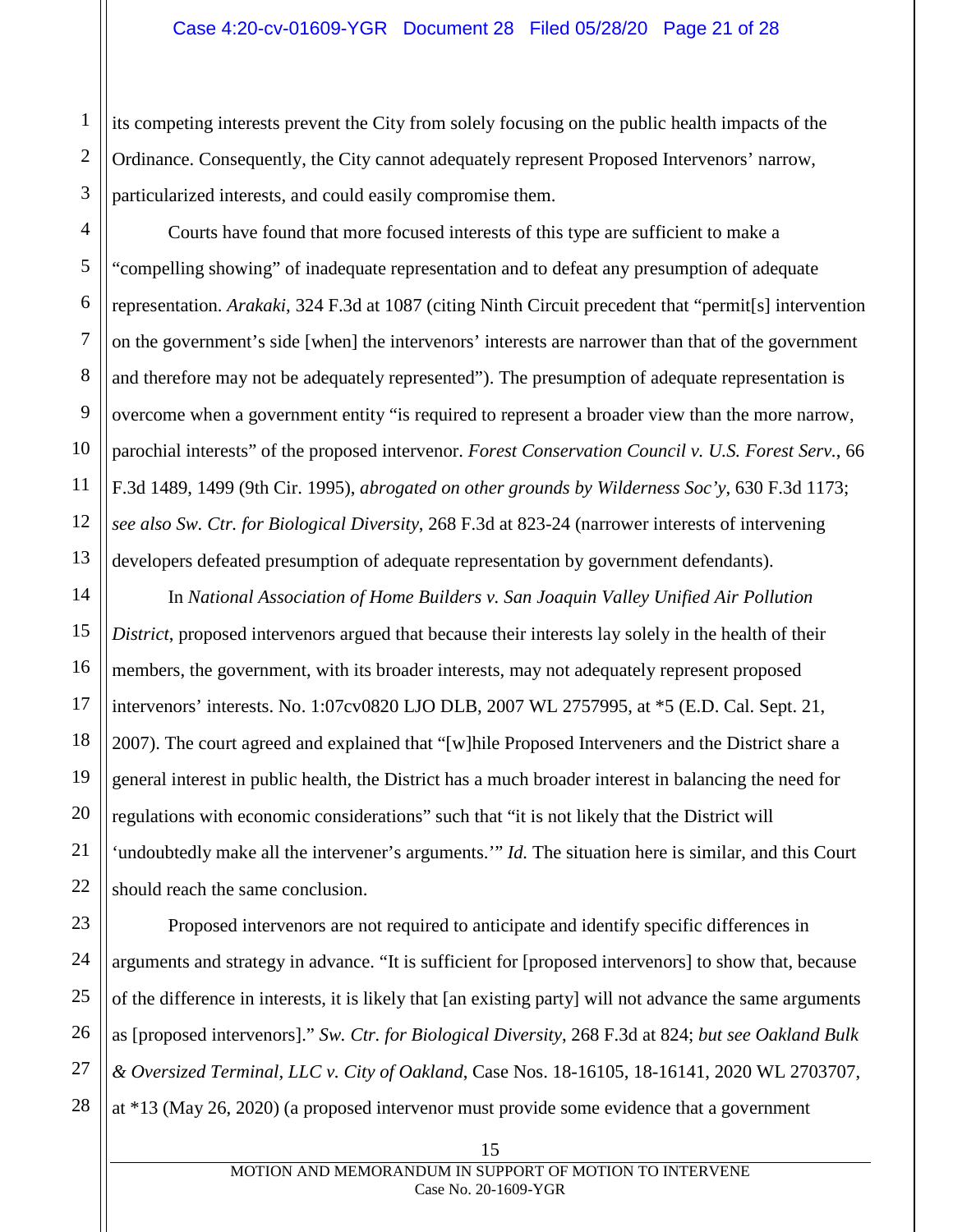entity's "broader interest would lead it to stake out an undesirable legal position."). Here, it is likely that the City will not make all of Proposed Intervenors' arguments not only because their interests differ, but also because the City currently may not even be able to pursue all of its own priorities right now, much less those of Proposed Intervenors.

While the City is always under demands to protect a broad range of interests, it currently faces exceptional challenges that may force it to choose other priorities over defending the Ordinance as fiercely as Proposed Intervenors' interests require. Due to the current COVID-19 pandemic, the City is facing not only a public health crisis, but a major budget deficit. *See* Mike Aldax, *Richmond Council Identifies Budget Cuts for Next Fiscal Year*, Richmond Standard (May 13, 2020), https://richmondstandard.com/richmond/2020/05/13/richmond-council-identifies-budgetcuts-for-next-fiscal-year/; Mayor Tom Butt, *Budget Update from May 12 City Council Meeting* (May 13, 2020), http://www.tombutt.com/forum/2020/20-5-13.html. The Ninth Circuit has acknowledged that evidence a government is facing budget constraints may be enough to overcome the presumption of adequate representation. *Prete*, 438 F.3d at 958 n.10. The City's current budget challenges are likely to affect this litigation as, even before the financial impacts of COVID-19 set in, Richmond Mayor Tom Butt expressed concerns about the City's budget and its ability to defend this lawsuit. *See* Annie Sciacca, *Richmond Slammed with Multiple Federal, State Lawsuits Over Ban on Coal and Petcoke*, East Bay Times (March 13, 2020),

<span id="page-21-0"></span>https://www.eastbaytimes.com/2020/03/13/richmond-slammed-with-multiple-federal-state-lawsuitsover-ban-on-coal-and-petcoke/.

Furthermore, the City's budget shortfalls may be particularly detrimental here where the City is up against the well-funded coal and petcoke and related industries. Plaintiffs in this litigation have overwhelming resources at their disposal to challenge this Ordinance. In addition to the three Plaintiffs that filed this case, two other plaintiff groups filed related litigation challenging the Ordinance. Facing an army of Plaintiffs' attorneys, the City is left on its own to defend the multiple challenges in all of these cases at a time when the consequences of COVID-19 have just begun to greatly stress municipal finances. The City acted in the public interest when it passed the Ordinance to protect its citizens from the harms of coal and petcoke dust, but this action offers no guarantee

1

2

3

4

5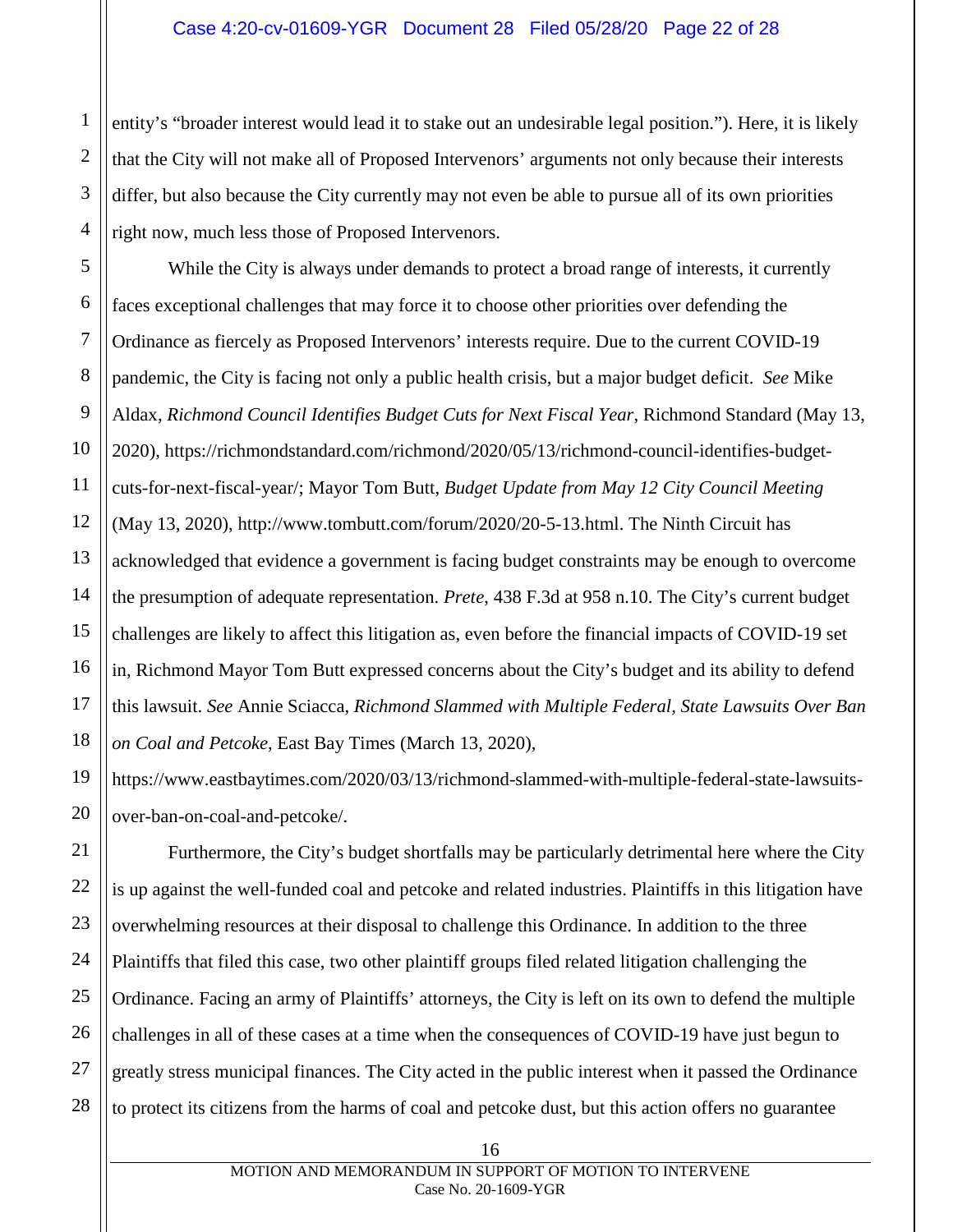that, under present circumstances, it can or will fully represent Proposed Intervenors and community members in a way that effectively responds to the massive industry representation assembled by the numerous Plaintiffs. The City's budget challenges are likely to cause the City's priorities to further differ from those of Proposed Intervenors. Accordingly, Proposed Intervenors have made the requisite showing that the City may not adequately represent their interests.

<span id="page-22-0"></span>

1

2

3

### **(2) Proposed Intervenors' interests relate directly to their own health are thus more personal than the City's interests.**

The second significant way in which Proposed Intervenors' interests diverge from the City's interests is that Proposed Intervenors and their members have a significant and deeply personal stake in upholding the Ordinance. Proposed Intervenors' members and community members live, work, and recreate near the Terminal and, as a result, are regularly exposed to coal and petcoke dust. Exposure to any level of coal and petcoke dust can cause serious health impacts including respiratory illnesses, cancer, and even death. Because this litigation will determine whether coal and petcoke storage and handing in Richmond are phased out, its outcome will directly impact the health of Proposed Intervenors' members and other community members. While the health of community members may be a key consideration for the City as well, the intensity of the health interests held by the City differ markedly from those of Proposed Intervenors. It is the physical health of these individual members—not that of the City—that coal and petcoke dust impact and put at risk. Thus, the City does not have the same deeply held personal health interests in the outcome of this litigation as community members themselves do.

<span id="page-22-1"></span>At least one court has found that this type of personal health interest in the outcome of litigation is enough to overcome the presumption that a government entity defending an ordinance will adequately represent the interests of proposed intervenors. In *Syngenta Seeds, Inc. v. Cty. of Kauai*, the court granted intervention to community and public interest groups with personal health interests in defending an ordinance that required disclosures related to the application of restricteduse pesticides. No. Civ. 14-00014BMK, 2014 WL 1631830 (D. Haw. Apr. 23, 2014). In that case, the proposed intervenors lived and worked in close proximity to plaintiffs' agricultural operations and argued that the challenged ordinance would eliminate or decrease their exposure to harmful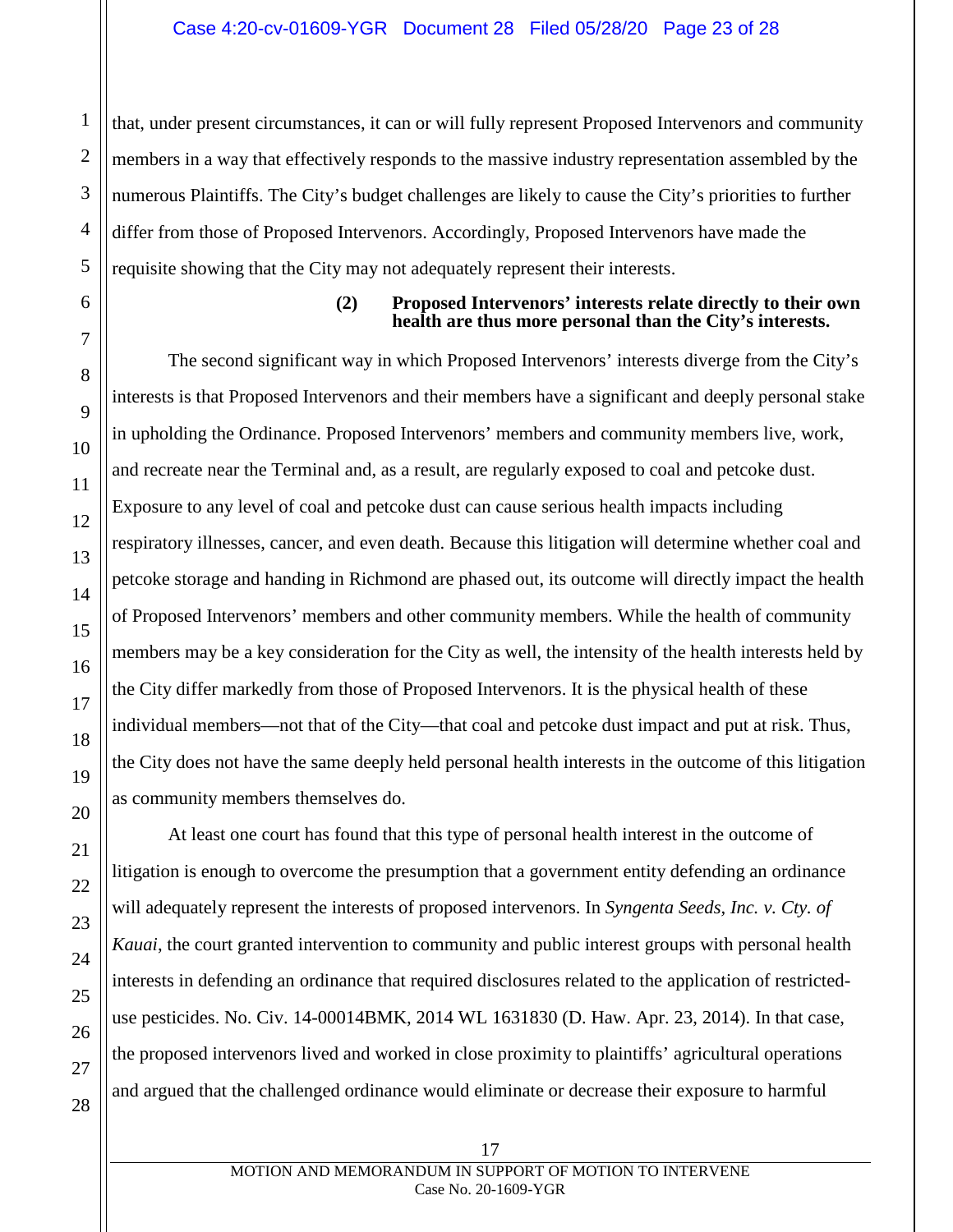restricted-use pesticides. *Id.* at \*4. The court acknowledged that proposed intervenors were directly affected by the activities of plaintiffs that the ordinance would regulate. *Id.* at \*7. In finding that the county would not adequately represent the proposed intervenors' interests, the court noted that the county's public health concerns were tempered by the need to balance regulation with economic and political considerations. *Id.* at \*8. The court found that proposed intervenors "interests in upholding the law are decidedly more palpable than the County's generalized interest." *Id.* at \*7. This case is similar in all relevant aspects, and this Court should reach the same conclusion here.

Additionally, the Ninth Circuit has found that a government entity may not be able to adequately represent a proposed intervenor who has a more personal stake in the outcome of the litigation than the government. In *Californians for Safe and Competitive Dump Truck Transportation v. Mendonca*, the Ninth Circuit considered whether the state adequately represented the interests of union truck drivers in a case challenging California's Prevailing Wage Law, which mandated increased wages for truck drivers. 152 F.3d 1184 (9th Cir. 1998). The court held that, even though the state defended the law, the union truck drivers overcame the presumption of adequate representation by the government because their interests were "potentially more narrow and parochial than the interests of the public at large . . . ." *Id.* at 1190.

#### <span id="page-23-1"></span>**(3) Proposed Intervenors' interests in protecting air and water are long-standing and mission-driven.**

<span id="page-23-0"></span>The third significant way in which Proposed Intervenors' interests diverge from the City's interests is that Proposed Intervenors are organizations dedicated to protecting air and water quality. Proposed Intervenors have worked to protect air and water quality for decades. Because of Proposed Intervenors' backgrounds and missions, their interest in protecting public health from pollution harms greatly exceeds the City's interest. Proposed Intervenors more rigorously and comprehensively seek and enforce air and water quality standards. *See* Berbeco Decl. ¶¶ 2-3; Choksi-Chugh Decl. ¶ 23-28. In many instances the City has taken a weaker stance than Proposed Intervenors with regard to pollution and its impacts on public health. Indeed, in at least one case, Proposed Intervenor Baykeeper was forced to sue the City to protect the public from harms caused by spilled sewage and broken or outdated sewer lines. Choksi-Chugh Decl. ¶¶ 23, 27.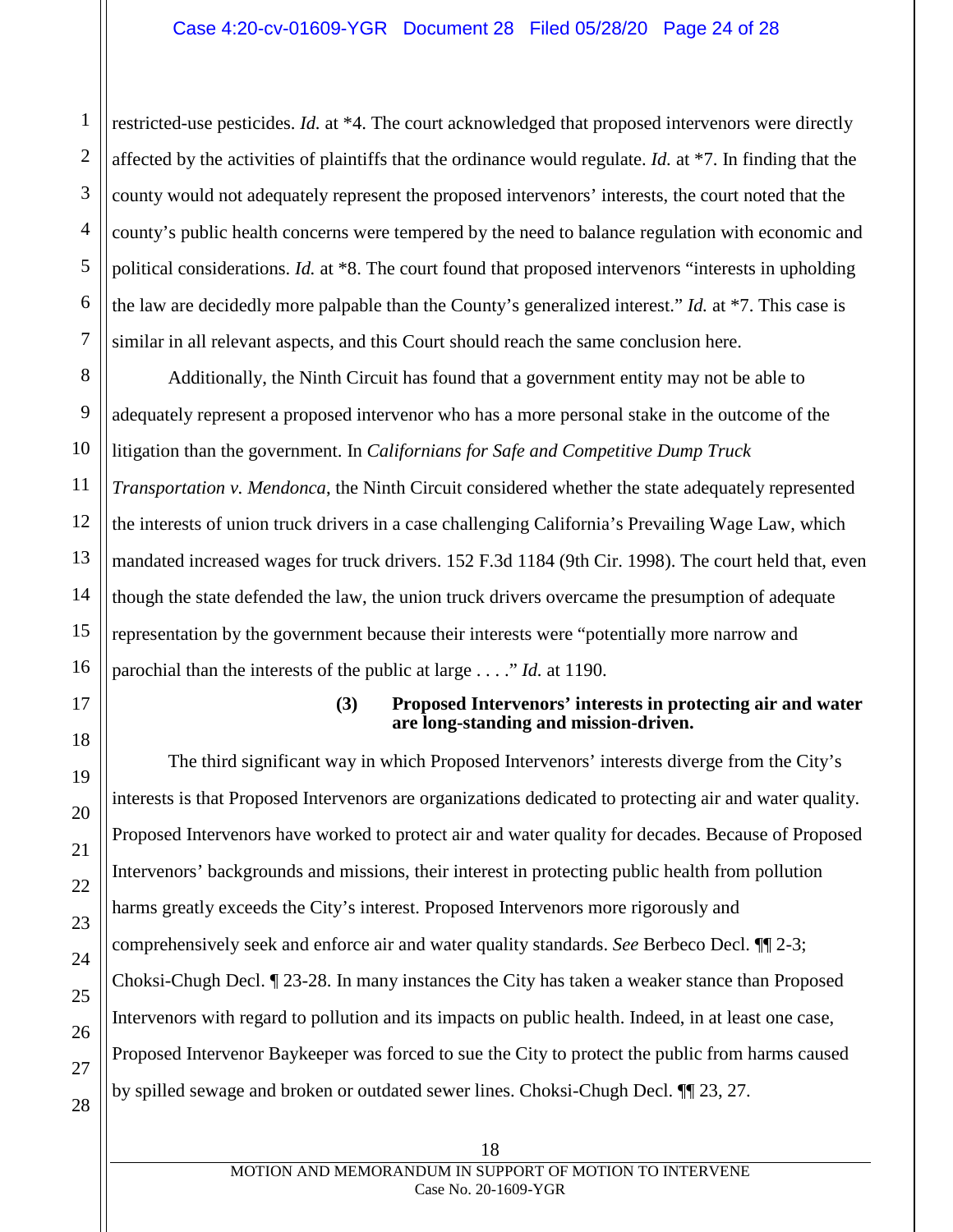## **b. Because of their uniquely situated position, Proposed Intervenors will provide necessary elements the City cannot.**

<span id="page-24-2"></span><span id="page-24-0"></span>Finally, the City cannot adequately represent Proposed Intervenors because Proposed Intervenors will provide "necessary elements to the proceeding that other parties would neglect." *Arakaki*, 324 F.3d at 1086. This factor also weighs heavily in favor of permitting intervention in this case. Proposed Intervenors will bring the voices of community members, those who are most directly impacted from the harms of fugitive coal and petcoke dust, which will be missing from this litigation without their participation. Proposed Intervenors met with and worked alongside community members in Richmond to encourage the City to protect them from the harms of coal and petcoke dust and to support the Ordinance, and consequently have deep familiarity with the concerns of those community members. Berbeco Decl. ¶¶ 5-6, 8; Choksi-Chugh Decl. ¶¶ 13, 15. Without Proposed Intervenors' participation in this litigation, the Court will only hear from coal and petcoke industry interests and municipal interests. Proposed Intervenors' participation is necessary to ensure that the interests of those who live and work in Richmond and are most impacted by the Ordinance are adequately represented.

All of the reasons just discussed constitute a compelling showing that the City may not adequately represent Proposed Intervenors' interests, and Proposed Intervenors have overcome any presumption to the contrary. Accordingly, each of the four requirements under Rule  $24(a)(2)$  is satisfied and the Court should grant Proposed Intervenors intervention as of right.

## <span id="page-24-5"></span><span id="page-24-4"></span><span id="page-24-3"></span>**B. Alternatively, the Court should grant permissive intervention.**

<span id="page-24-1"></span>Proposed Intervenors also satisfy the requirements for permissive intervention under Rule 24(b). Permissive intervention is appropriate when (1) a movant files a timely motion; (2) the prospective intervenor has a claim or defense that shares a common question of law or fact with the main action; and (3) intervention will not unduly delay or prejudice existing parties. Fed. R. Civ. P.  $24(b)(1)$  $24(b)(1)$ ,  $(b)(3)$ .<sup>2</sup>

<span id="page-24-6"></span><sup>28</sup> 2 Permissive intervention also requires independent grounds for jurisdiction. *Freedom from Religion Found., Inc. v. Geithner*, 644 F.3d 836, 843 (9th Cir. 2011). In a federal question case like this one where Proposed Intervenors raise no new claims, this requirement is met. *See id.* at 844.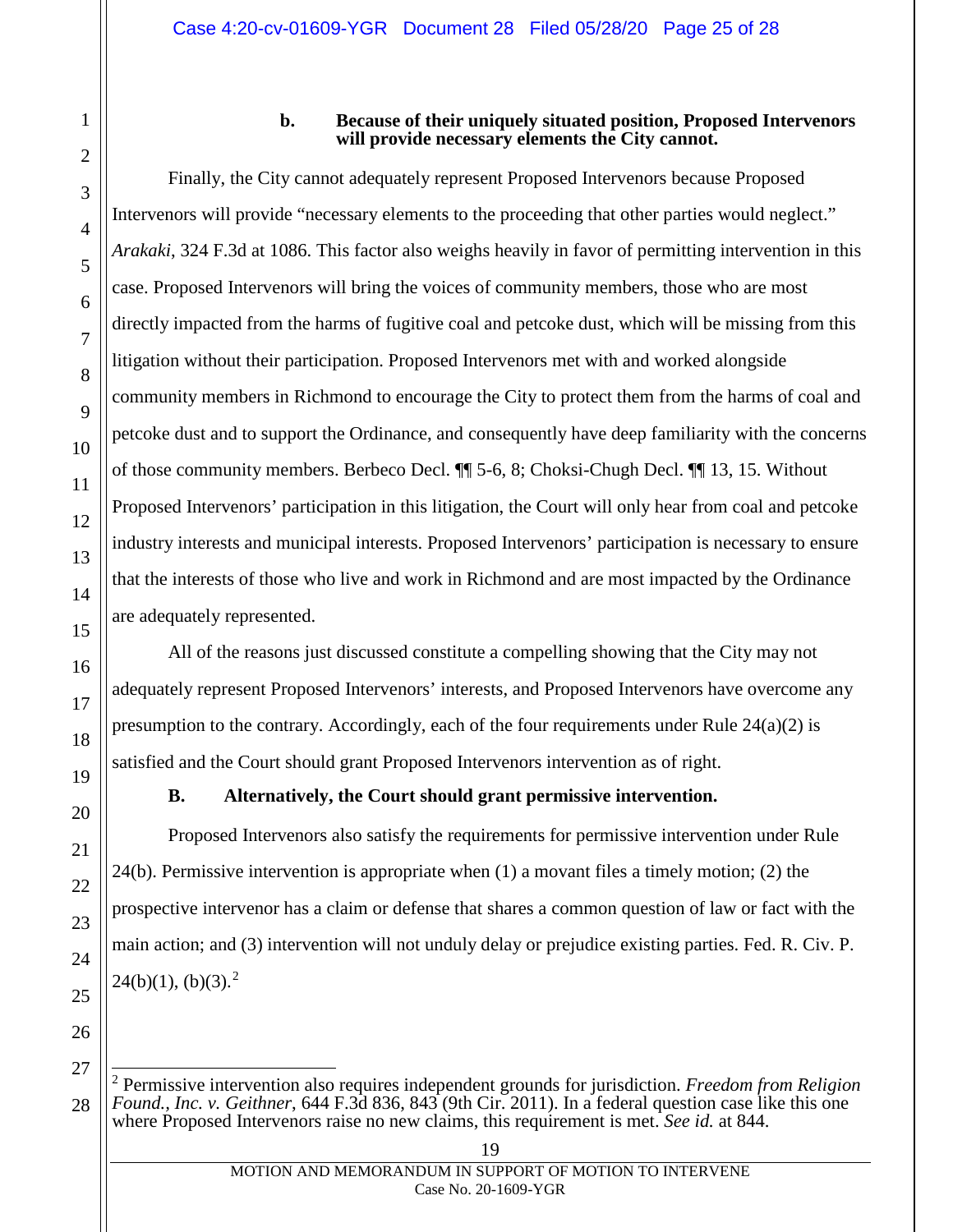Proposed Intervenors easily meet the three-part test for intervention. As discussed above, this motion is timely. Additionally, Proposed Intervenors intend to defend the Ordinance on each of the claims raised in Plaintiffs' complaint, and thus its defenses share common questions of law with the main action. *See Kootenai Tribe of Idaho v. Veneman*, 313 F.3d 1094, 1110–11 (9th Cir. 2002) (conservation groups met test for permissive intervention where they asserted defenses "directly responsive" to plaintiffs' complaint), *abrogated on other grounds by Wilderness Soc'y*, 630 F.3d 1179. Furthermore, Proposed Intervenors' intervention will not cause delay or prejudice the existing parties. Proposed Intervenors do not intend to duplicate the City's efforts. For example, Proposed Intervenors' motion to dismiss only raises arguments which have not been addressed by the City or for which Intervenors provide a different perspective.<sup>[3](#page-25-2)</sup> Additionally, Proposed Intervenors will work within the confines of the schedule set by the Court and the parties and not delay the resolution of any matters.

13 18 Finally, there are significant equitable reasons for the Court to exercise its discretion to allow permissive intervention here. An appropriate inquiry for a court considering permissive intervention is "whether parties seeking intervention will significantly contribute to full development of the underlying factual issues in the suit and to the just and equitable adjudication of the legal questions presented." *Spangler v. Pasadena City Bd. of Ed.*, 552 F.2d 1326, 1329 (9th Cir. 1977). As discussed above, the outcome of this litigation will directly impact the health of Proposed Intervenors' members. Proposed Intervenors and their member have been fighting for years to protect themselves and other community members from the harms of coal and petcoke emissions from the Terminal, including by advocating for and supporting the Ordinance. Now that the Ordinance they championed is being challenged, they deserve to be able to defend it. Without Proposed Intervenors' participation in this litigation, community members, the vast majority of which lack the resources to intervene on

24

1

2

3

<span id="page-25-0"></span>4

5

6

7

8

9

10

11

12

14

15

16

<span id="page-25-1"></span>17

19

20

21

22

<span id="page-25-2"></span><sup>25</sup> 26 27 28 <sup>3</sup> For example, with regard to Plaintiffs' takings claim, Proposed Intervenors' explain that Plaintiffs did not demonstrate that it would have been futile for them to seek an extension of the amortization while the City does not go into these details. With regard to Plaintiffs' preemption under ICCTA claim, Proposed Intervenors detail the pertinent legislative history while the City does not. With regard to Plaintiff's Contracts Clause claim, Proposed Intervenors explain that Plaintiffs cannot show that the Ordinance substantially impairs its contracts because the petcoke industry is heavily regulated. This is an argument the City does not discuss.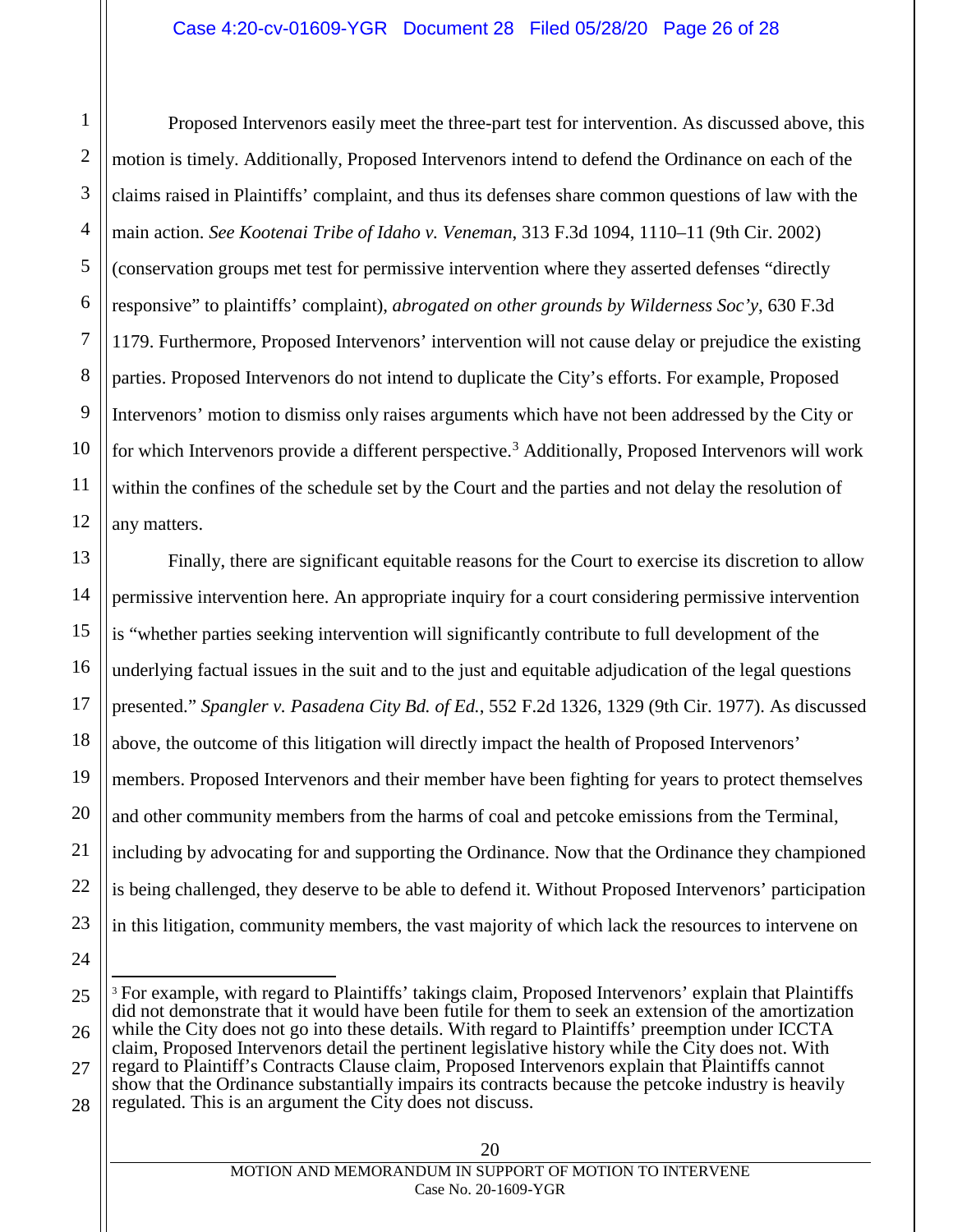#### Case 4:20-cv-01609-YGR Document 28 Filed 05/28/20 Page 27 of 28

their own behalf, will not receive their day in court and will be unable to defend the Ordinance and its important protective measures that they fought so hard and for many years to get. They will not be able to protect their own health. Accordingly, Proposed Intervenors submit the equities and access to justice issues here, at a minimum, should allow those directly impacted by this Ordinance from a health standpoint to participate in this litigation.

Proposed Intervenors also should be allowed to participate in the interests of equity to correct the highly imbalanced resource and power dynamics currently present in this litigation. As discussed above, Plaintiffs in this case and the two related cases challenging the Ordinance—coal, petcoke, and related companies—have overwhelming resources and a large team of attorneys from three law firms to represent them. In contrast, without Proposed Intervenors' participation, the City will be forced to defend the Ordinance on its own while facing a severe budget deficit that is likely to get worse due to the consequences of COVID-19. Thus, not only will Proposed Intervenors bring the community voice and perspective to this litigation, they will also help ensure that adequate resources are available to defend the Ordinance—an assurance unquestionably in the interest of justice.

In balancing the equities, Proposed Intervenors submit that, at a minimum, they should be able to join this litigation as permissive intervenors to ensure their interests are adequately represented.

#### <span id="page-26-0"></span>**V. CONCLUSION**

For the foregoing reasons, Proposed Intervenors Sierra Club and San Francisco Baykeeper have satisfied the requirements for intervention as a matter of right under Rule 24(a), and alternatively, permissive intervention under Rule 24(b). Proposed Intervenors therefore respectfully request that the Court grant this motion to intervene.

Proposed Intervenors also request that if intervention is granted, the Court accept Proposed Intervenors' concurrently lodged Rule 12(b)(6) Motion to Dismiss.

DATED: May 28, 2020 Respectfully submitted,

<span id="page-26-1"></span>*/s/ Anna K. Stimmel* STACEY P. GEIS, SB No. 181444 sgeis@earthjustice.org ANNA K. STIMMEL, SB No. 322916 astimmel@earthjustice.org